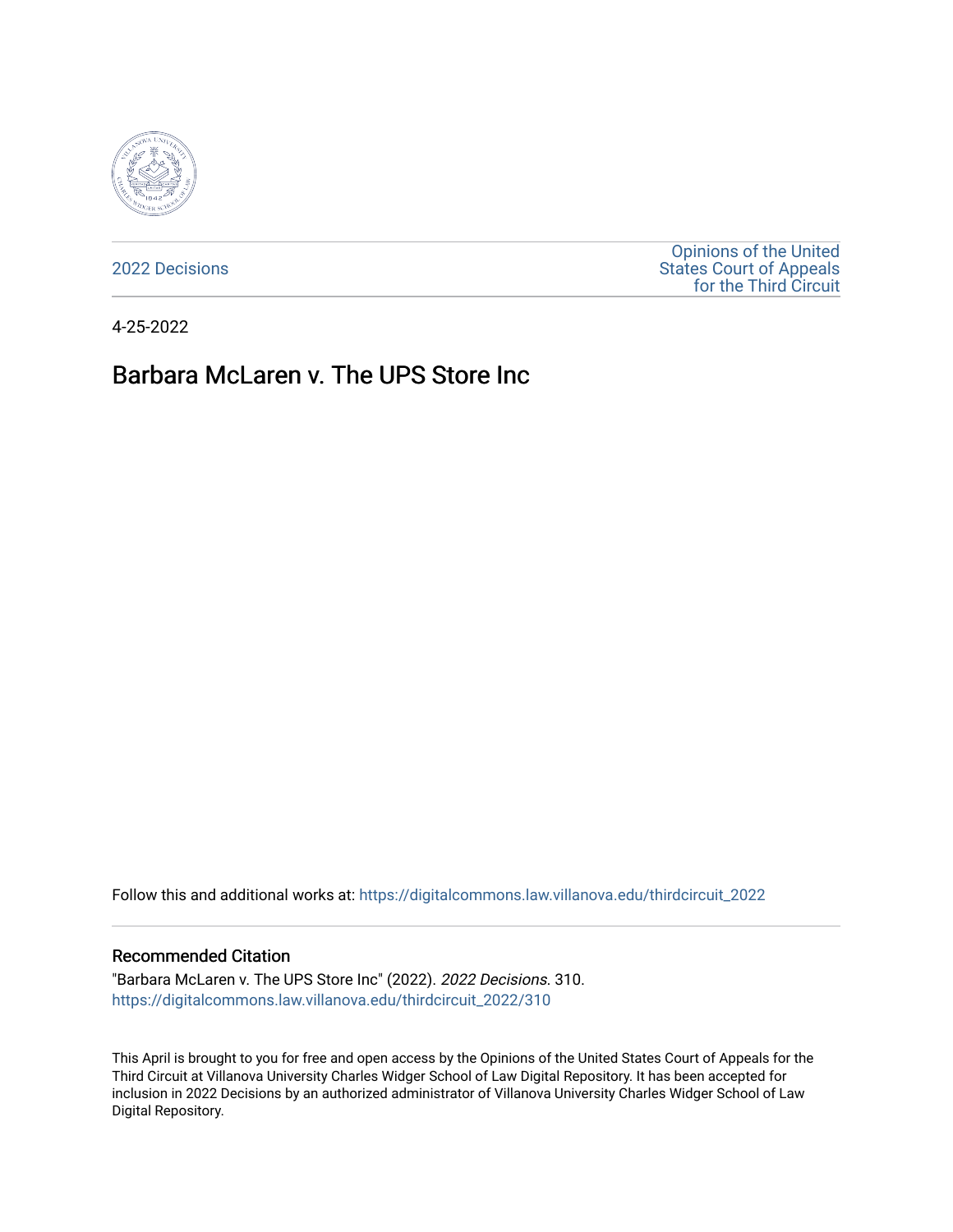### **PRECEDENTIAL**

# UNITED STATES COURT OF APPEALS FOR THE THIRD CIRCUIT

 $\frac{1}{2}$ 

Nos. 22-1379 and 22-1380  $\frac{1}{2}$ 

### BARBARA MCLAREN

v.

THE UPS STORE INC; RK & SP SERVICES INC, DBA UPS Store #4122; HAMILTON PACK N SHIP LLC, DBA UPS Store #4122; TURQUOISE TERRAPIN LLC, DBA UPS Store #4122, Appellants

\*\*\*\*\*\*\*\*\*\*\*\*

VINCENT TRIPICCHIO, on behalf of himself and all others similarly situated

v.

THE UPS STORE INC; JB & A ENTERPRISES INC, Appellants

 $\frac{1}{2}$ 

Appeal from the United States District Court for the District of New Jersey (D.N.J. Nos. 3-21-cv-14424 & 3-21-cv-14512)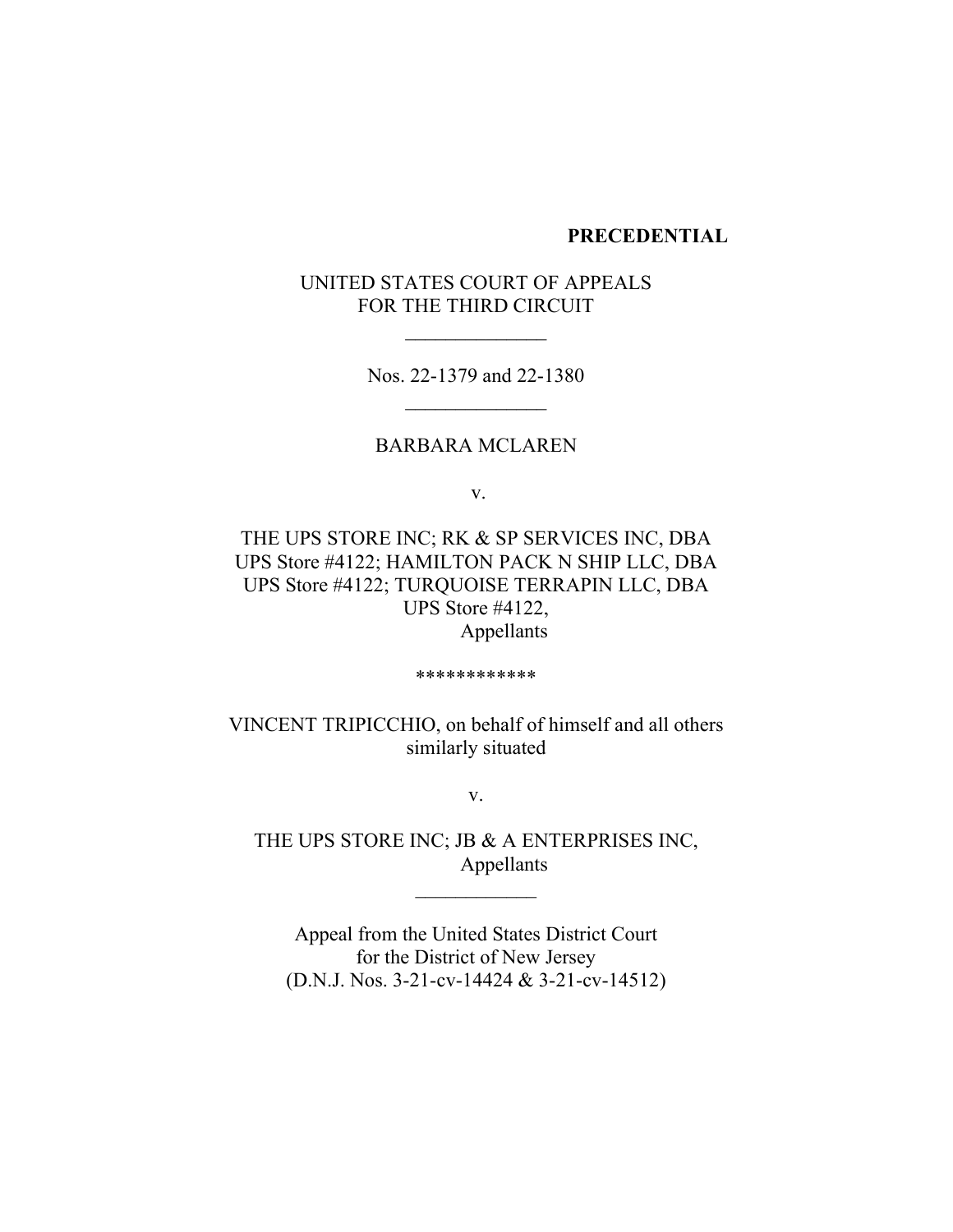U.S. District Judge: Honorable Freda L. Wolfson, Chief District Judge

 $\overline{\phantom{a}}$  , where  $\overline{\phantom{a}}$ 

Argued March 30, 2022  $\frac{1}{2}$ 

Before: McKEE, SHWARTZ, and BIBAS, Circuit Judges.

(Filed: April 25, 2022)

Kent A. Bronson [ARGUED] Milberg Coleman Bryson Phillips & Grossman 19th Floor 100 Garden City Plaza, Suite 500 Garden City, NY 11530

Jared M. Placitella Cohen Placitella & Roth 2001 Market Street Two Commerce Square, Suite 2900 Philadelphia, PA 19103

Counsel for Appellee McLaren

Joseph A. Osefchen [ARGUED] Stephen P. DeNittis DeNittis Osefchen Prince 525 Route 73 North 5 Greentree Centre, Suite 410 Marlton, NJ 08053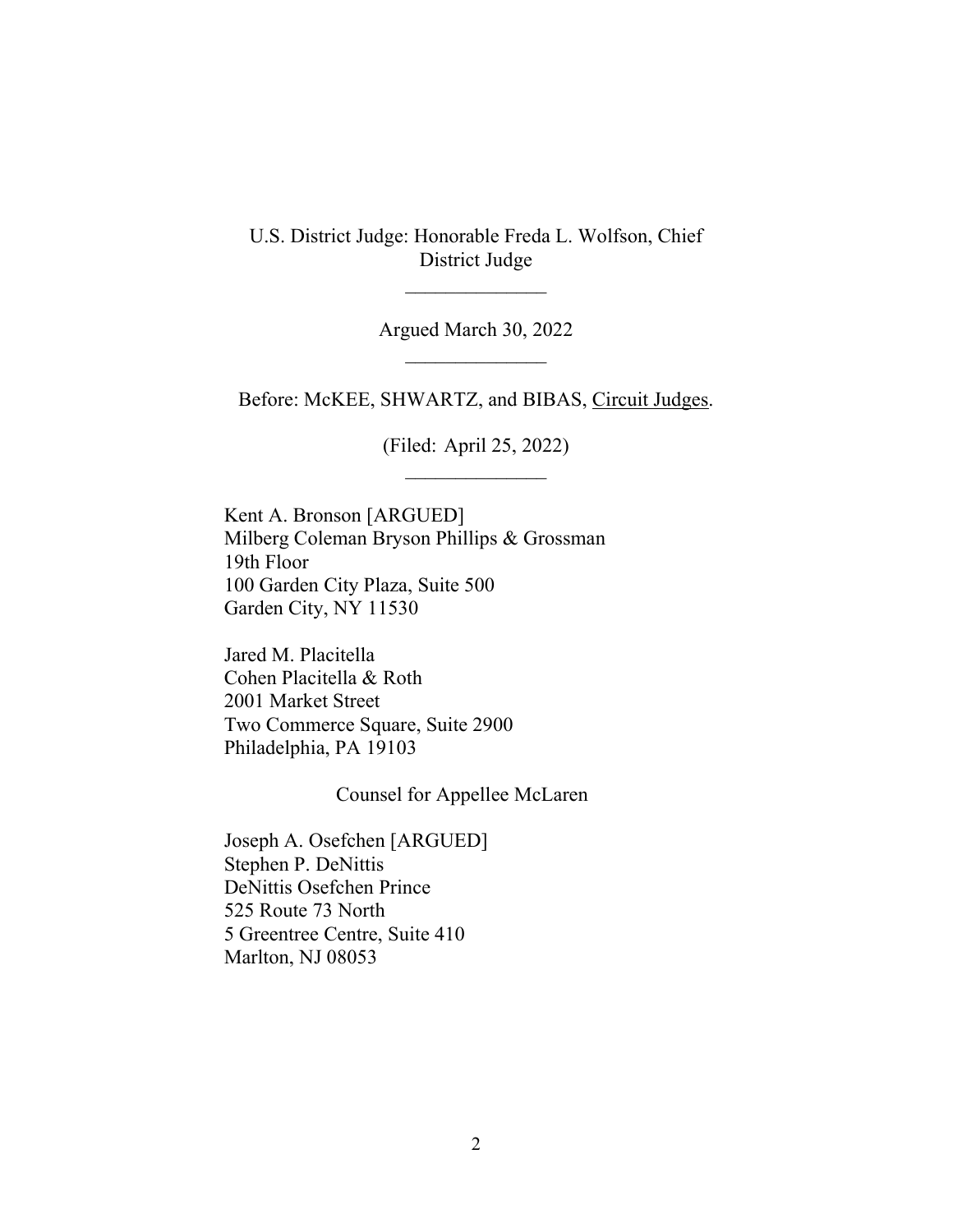#### Counsel for Appellee Tripicchio

Adam J. Hunt Morrison & Foerster 250 West 55th Street, Suite 900 New York, NY 10019

Joseph R. Palmore [ARGUED] Morrison & Foerster 2100 L Street, N.W., Suite 900 Washington, DC 20037

Counsel for Appellants

Andrew M. Schwartz Gordon & Rees Three Logan Square 1717 Arch Street, Suite 610 Philadelphia, PA 19103

Counsel for Appellant JB & A Enterprises, Inc.

## OPINION  $\frac{1}{2}$

 $\overline{\phantom{a}}$  , where  $\overline{\phantom{a}}$ 

SHWARTZ, Circuit Judge.

The removal statute sets deadlines by which a defendant may remove a case from state to federal court. One provision requires removal within thirty days of service of a pleading that demonstrates the existence of federal jurisdiction. If the initial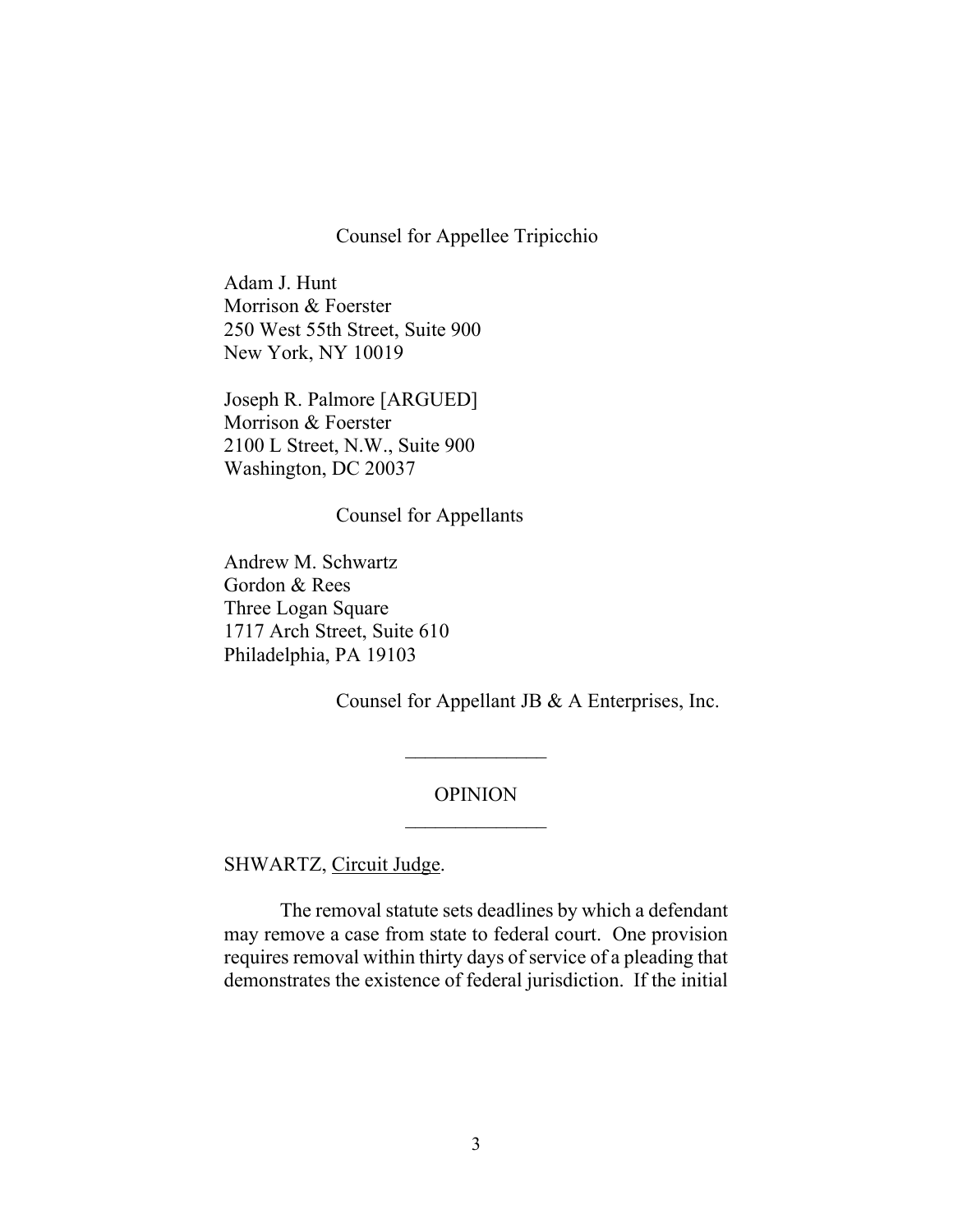pleading does not disclose the existence of federal jurisdiction, a separate provision permits removal within thirty days of the date on which a defendant receives an amended pleading, motion, order, or other paper that discloses federal jurisdiction.

In this case, the initial pleadings did not demonstrate the existence of federal jurisdiction, and the defendants never received any paper that disclosed jurisdiction. Thus, no thirtyday clock began to run, and so removal here was timely. As a result, the District Court incorrectly held that removal was untimely, and we will vacate the order remanding these cases to state court.

District courts must, however, decline from exercising jurisdiction under certain circumstances. We will therefore remand to the District Court for it to consider whether the local controversy exception under the Class Action Fairness Act ("CAFA") requires it to decline to decide these timely removed cases.

I

Plaintiffs purchased notary services at UPS stores in New Jersey. They assert, in two separate putative class action complaints brought against The UPS Store, Inc. ("TUPSS") and several of its New Jersey franchisees (collectively with TUPSS, "Defendants"), that the local UPS Stores charged them an amount for notary services that exceeded the \$2.50 fee permitted by New Jersey state law. In one case, McLaren v. The UPS Store, Inc., Plaintiff asserts that she paid \$5.00 for a notary service. In the other case, Tripicchio v. The UPS Store, Inc., Plaintiff alleges that he was charged \$2.50 for a notary service plus a \$12.50 "notary convenience fee." Each Plaintiff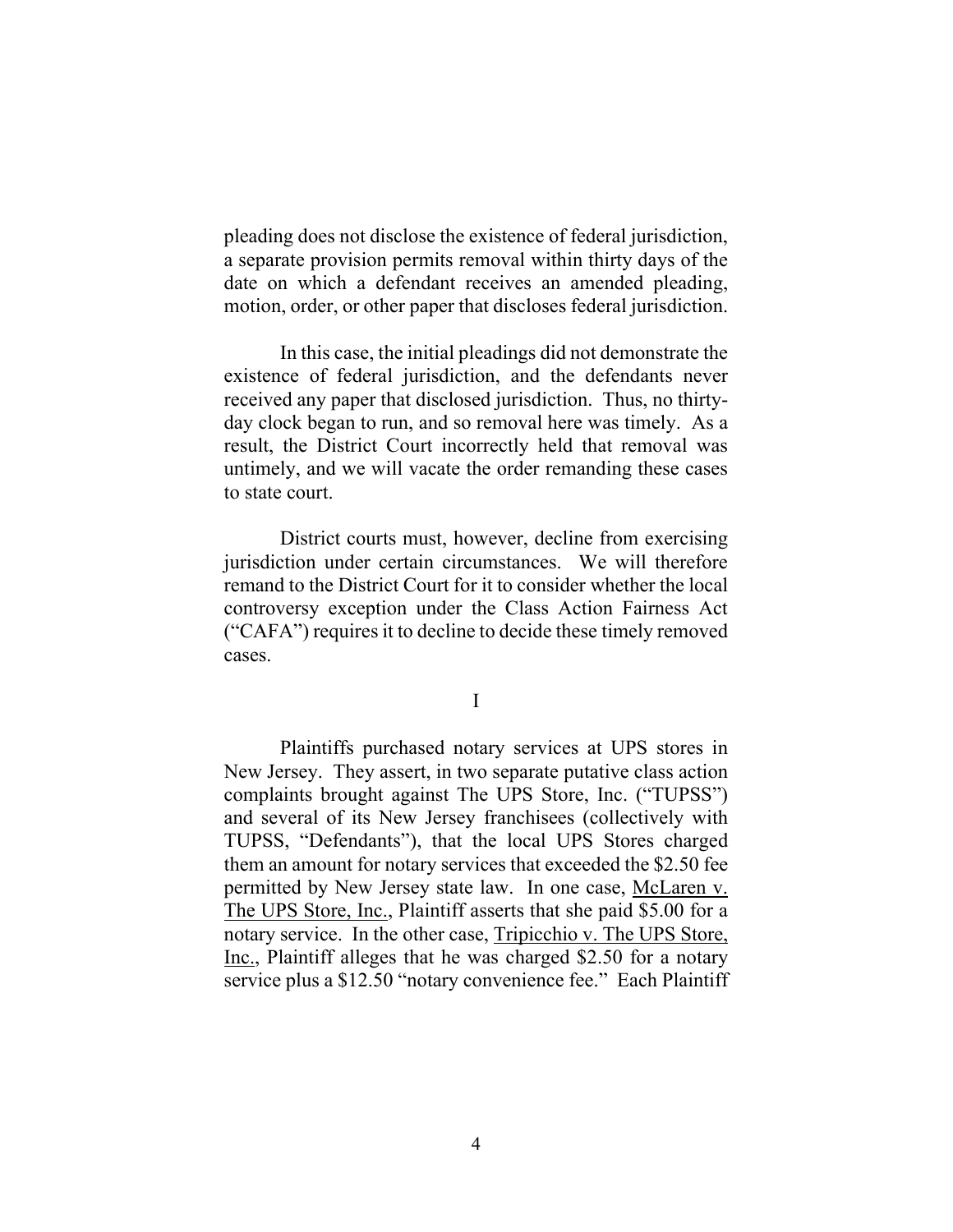brings New Jersey state law claims that permit compensatory damages, treble damages, and attorneys' fees. Tripicchio also asserts a claim that carries a \$100 statutory penalty per class member.

Plaintiffs filed their complaints in New Jersey Superior Court. Plaintiff McLaren filed her complaint in May 2020, and Plaintiff Tripicchio filed his complaint in November 2020. Each complaint describes the class members as those who paid fees for notary services, or who were charged more than \$2.50 for notary services. McLaren's complaint alleges that Defendants' records would identify the "hundreds if not thousands" of class members. App. 130-31 ¶ 75. Tripicchio's complaint alleges that his putative class includes "less than 5,000 persons," and that Defendants' records would identify them. App. 200-01 ¶ 8.Neither complaint's class definition is explicitly limited to New Jersey citizens, but each named Plaintiff is alleged to be a New Jersey citizen, and each complaint alleges that TUPSS is not a citizen of New Jersey. Neither complaint alleges that the amount in controversy exceeds \$5 million. In fact, Tripicchio's complaint states that the amount in controversy is less than \$1 million.

Defendants moved to dismiss McLaren's complaint. The state court denied the motion on November 13, 2020. Defendants thereafter filed an interlocutory appeal with the New Jersey Superior Court, Appellate Division. In July 2021, the Appellate Division affirmed the trial court's order in part, allowing McLaren to proceed on some of her New Jersey state law claims. McLaren v. UPS Store, Inc., No. A-1612-20, 2021 WL 308515 (N.J. Super. Ct. App. Div. July 22, 2021).

While the appeal was pending, TUPSS responded to McLaren's discovery demands. In December 2020, TUPSS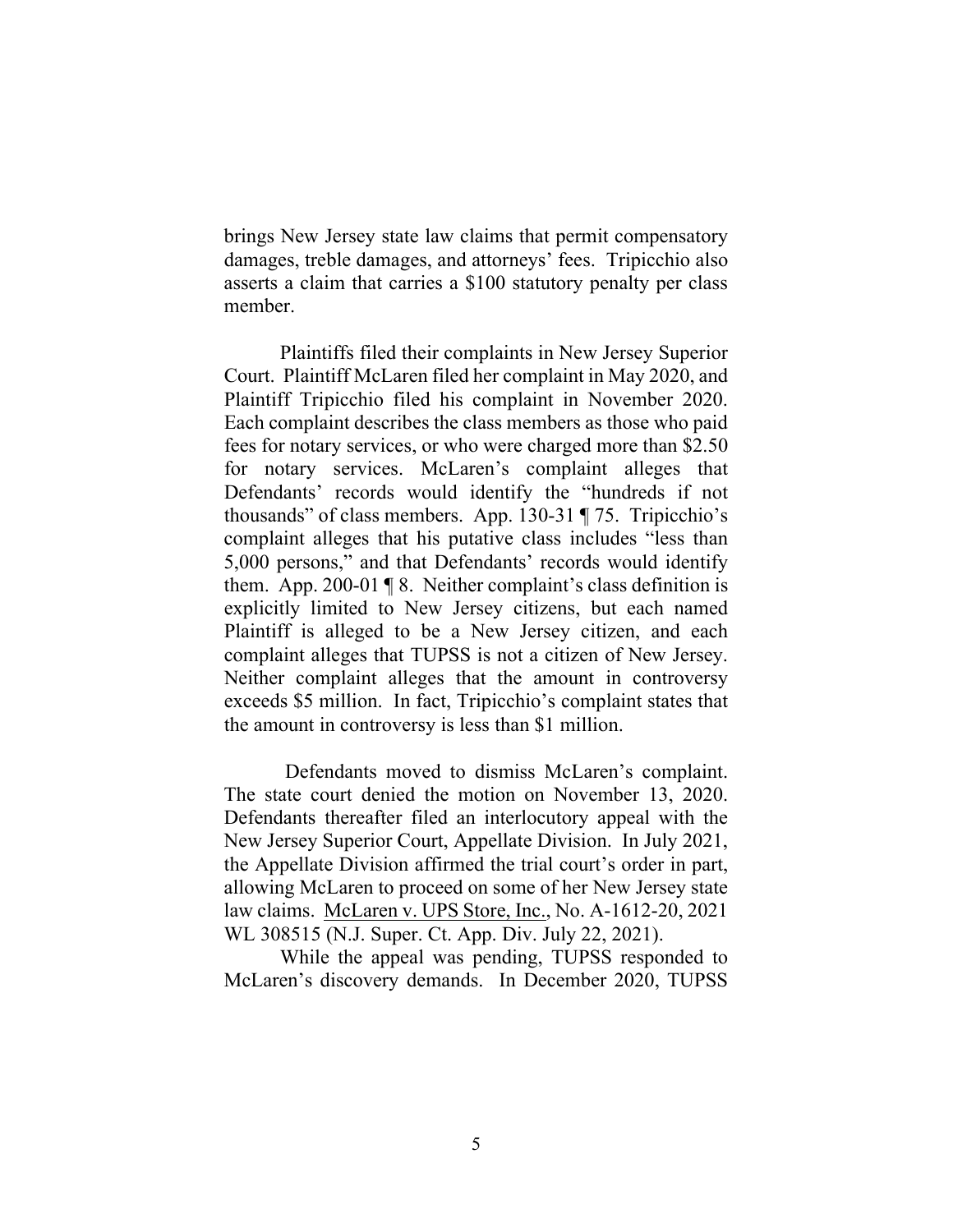produced a spreadsheet showing that the New Jersey UPS stores had more than one million notary transactions during the six-year class period. Because it disclosed the number of transactions at issue, the spreadsheet, together with the complaints, revealed that each case had an amount in controversy that satisfied federal jurisdiction under CAFA.<sup>1</sup>

Defendants removed both complaints to federal court, asserting that CAFA's jurisdictional requirements were met. In their removal petitions, which were filed just days after they received the Appellate Division's 2021 adverse ruling, Defendants asserted that the District Court has jurisdiction because each case involves minimally diverse parties, each case involves a plaintiff class of at least 100 members, and TUPSS's internal corporate documents demonstrate that the number of notary transactions allegedly exceeding \$2.50 could lead to damages exceeding \$5 million in each case.

Plaintiffs moved to remand. The District Court granted the motion, finding that the complaints' allegations allowed Defendants to "reasonably and intelligently" conclude that the cases were removable under CAFA because the complaints

<sup>&</sup>lt;sup>1</sup> CAFA's required amount in controversy is \$5 million in the aggregate. 28 U.S.C.  $\S$  1332(d)(2). Using the information in the spreadsheet, McLaren's suit involves 1,068,852 transactions in which customers were overcharged \$2.50, which yields treble damages of at least \$8,016,390. Tripicchio's suit involves the same number of transactions but if each transaction involved an overcharged amount of \$12.50, and if that amount were trebled, and each transaction triggered the \$100 statutory per-class-member penalty, the amount in controversy would be at least \$40,081,950.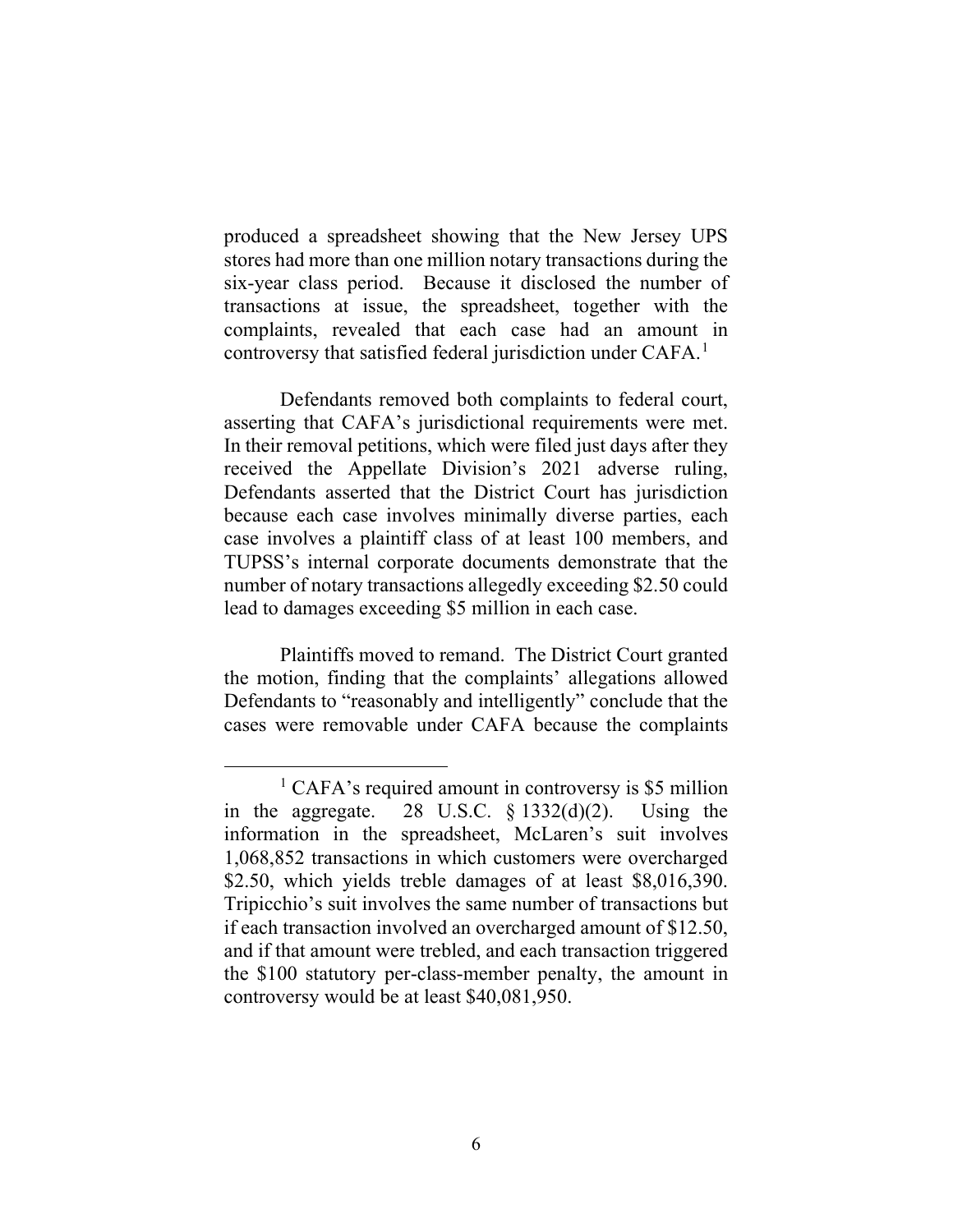disclosed sufficient information for TUPSS to calculate the amount in controversy when considered alongside TUPSS's transaction records. App. 71, see also id. 72-73 (citing 28 U.S.C. § 1446(b)(1)). The District Court reasoned that Defendants could have performed this calculation upon receipt of the complaints or, at latest, when the spreadsheet was produced in December 2020, and thus the removal petitions filed months later were untimely. Because it found that removal was untimely, the Court did not consider whether CAFA's local controversy exception also required remand.

We granted Defendants' petition for permission to appeal the remand orders.

### $II<sup>2</sup>$

A

<sup>&</sup>lt;sup>2</sup> The District Court had removal jurisdiction pursuant to 28 U.S.C. §§ 1332(d)(2), 1453(b), 1441(a), and 1446(a). We have jurisdiction pursuant to 28 U.S.C. § 1453(c)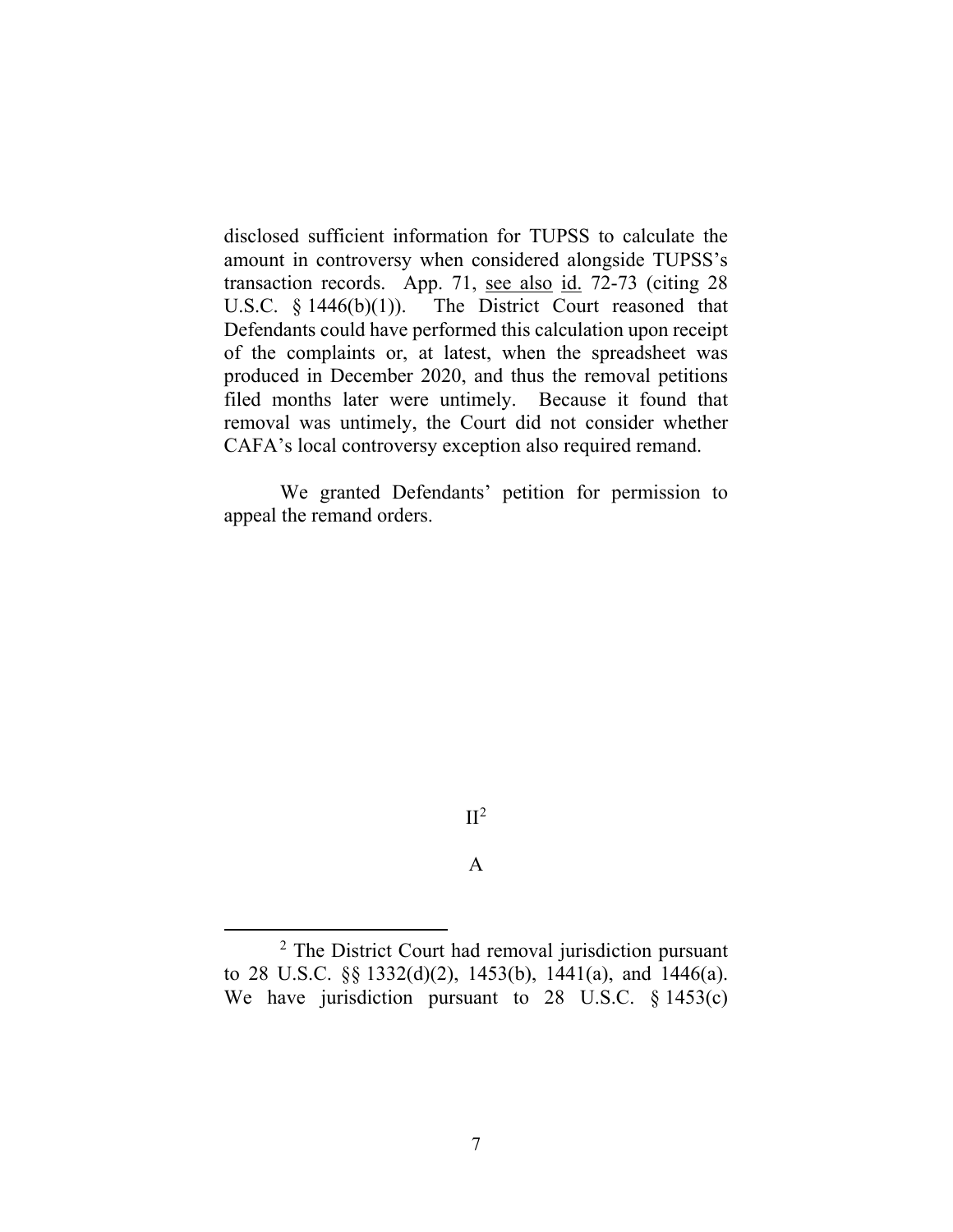Defendants may remove civil actions from state court to federal court so long as the district court would have had subject-matter jurisdiction had the case been originally filed before it. 28 U.S.C. § 1441. CAFA confers "original [subjectmatter] jurisdiction of any civil action" where the amount in controversy exceeds \$5,000,000, the parties are minimally diverse, and the class consists of 100 or more members. Id. § 1332(d)(2), (5)(B), (6); Judon v. Travelers Prop. Cas. Co. of Am., 773 F.3d 495, 500 (3d Cir. 2014).

Defendants removing under CAFA must comply with the time limits of the removal statute, 28 U.S.C. § 1446, except that the one-year outer deadline for removing cases based on diversity jurisdiction does not apply. See id. § 1453(b).

Two thirty-day clocks limit the time within which a defendant may remove a case.  $\underline{Id.}$  § 1446. First, under  $\S$  1446(b)(1), a defendant has thirty days to file a notice of removal "after the receipt by the defendant, through service or otherwise, of a copy of the initial pleading setting forth the claim for relief." Second, "if the case stated by the initial pleading is not removable," then, under  $\S$  1446(b)(3), a case may be removed within thirty days "after receipt by the

<sup>(&</sup>quot;[N]otwithstanding section 1447(d) [—which makes orders remanding a case to State court unreviewable, see 28 U.S.C. § 1447(d)—] a court of appeals may accept an appeal from an order of a district court granting or denying a motion to remand a class action . . . if application is made to the court of appeals not more than 10 days after entry of the order."). We "review issues of subject matter jurisdiction and statutory interpretation de novo." Walsh v. Defs., Inc., 894 F.3d 583, 586 (3d Cir. 2018).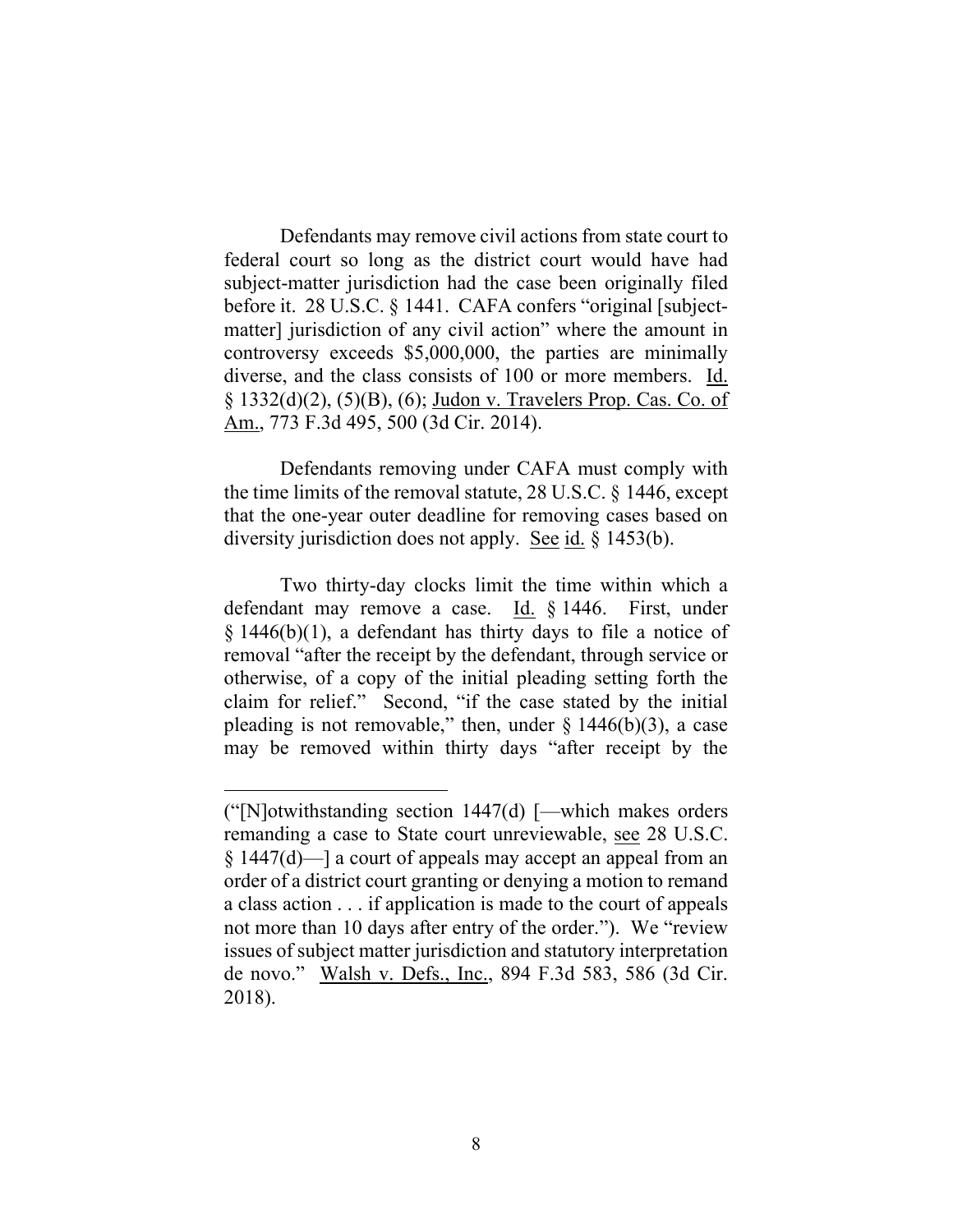defendant, through service or otherwise, of a copy of an amended pleading, motion, order or other paper from which it may first be ascertained that the case is one which is or has become removable." Subsection (b)(3) "is an exception to"  $(b)(1)$ , in that it only applies if the initial pleading did not give defendant notice of removability. A.S. ex rel. Miller v. SmithKline Beecham Corp., 769 F.3d 204, 208-09 (3d Cir. 2014). Each provision, however, is triggered only when the defendant receives a particular document: in (b)(1) the initial pleading, and in (b)(3) an amended pleading, motion, order, or other paper. If either provision is triggered, removal after thirty days is prohibited. See Roth v. CHA Hollywood Med. Ctr. L.P., 720 F.3d 1121, 1125 (9th Cir. 2013) (holding that 28 U.S.C. §§ 1441 and 1446 "permit a defendant to remove outside the two thirty-day periods on the basis of its own information, provided that it has not run afoul of either of the thirty-day deadlines  $\left[ \text{in } \S 1446(b) \right]$ ").

We next examine whether removal here was timely under either  $(b)(1)$  or  $(b)(3)$ .

#### B

1

We first consider whether either McLaren's or Tripicchio's complaint triggered (b)(1)'s thirty-day clock. The clock is triggered where "the document informs the reader, to a substantial degree of specificity, [that] all the elements of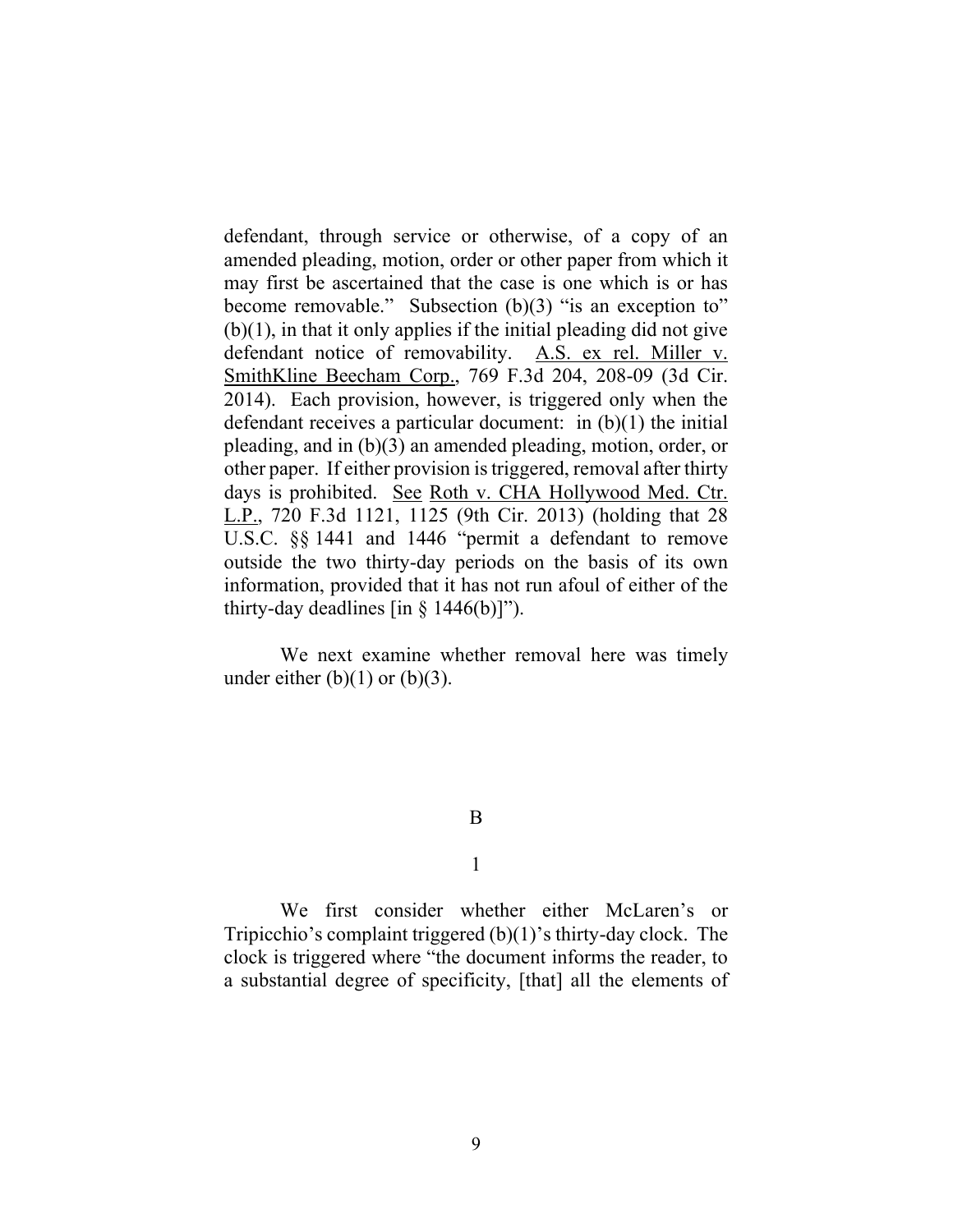federal jurisdiction are present." Foster v. Mut. Fire, Marine & Inland Ins. Co., 986 F.2d 48, 53 (3d Cir. 1993) (quoting Rowe v. Marder, 750 F. Supp. 718, 721 (W.D. Pa. 1990), aff'd, 935 F.2d 1282 (3d Cir. 1991)). Thus, when a district court evaluates whether a case is removable under (b)(1), the "inquiry begins and ends within the four corners of the pleading." Id.

McLaren's complaint sets forth allegations that satisfy CAFA's numerosity and diversity requirements, but it does not identify the amount in controversy "to a substantial degree of specificity." Id. As to numerosity, McLaren alleges that members of her putative class number "hundreds if not thousands of individuals." App. 130-31 ¶ 75. The complaint thus put Defendants on notice of at least 2,000 class members. See Kuxhausen v. BMW Fin. Servs., NA, LLC, 707 F.3d 1136, 1140 (9th Cir. 2013) ("a class of 'thousands of persons' implies a logical minimum of 2,000 class members"). As to diversity, McLaren alleges that she is a citizen of New Jersey, and that TUPSS is incorporated in Delaware and headquartered outside of New Jersey.

As to the amount in controversy, however, McLaren's complaint does not provide "a clear statement of the damages sought or . . . sufficient facts from which damages can be readily calculated," Romulus v. CVS Pharmacy, Inc., 770 F.3d 67, 69 (1st Cir. 2014), nor does it "affirmatively reveal[] on its face that [she] is seeking damages in excess of the minimum jurisdictional amount," Mumfrey v. CVS Pharmacy, Inc., 719 F.3d 392, 399 (5th Cir. 2013) (quoting Chapman v. Powermatic, Inc., 969 F.2d 160, 163 (5th Cir. 1992)). McLaren's complaint alleges that each store charged "notary fees of \$5 instead of \$2.50 for each notarial act performed,"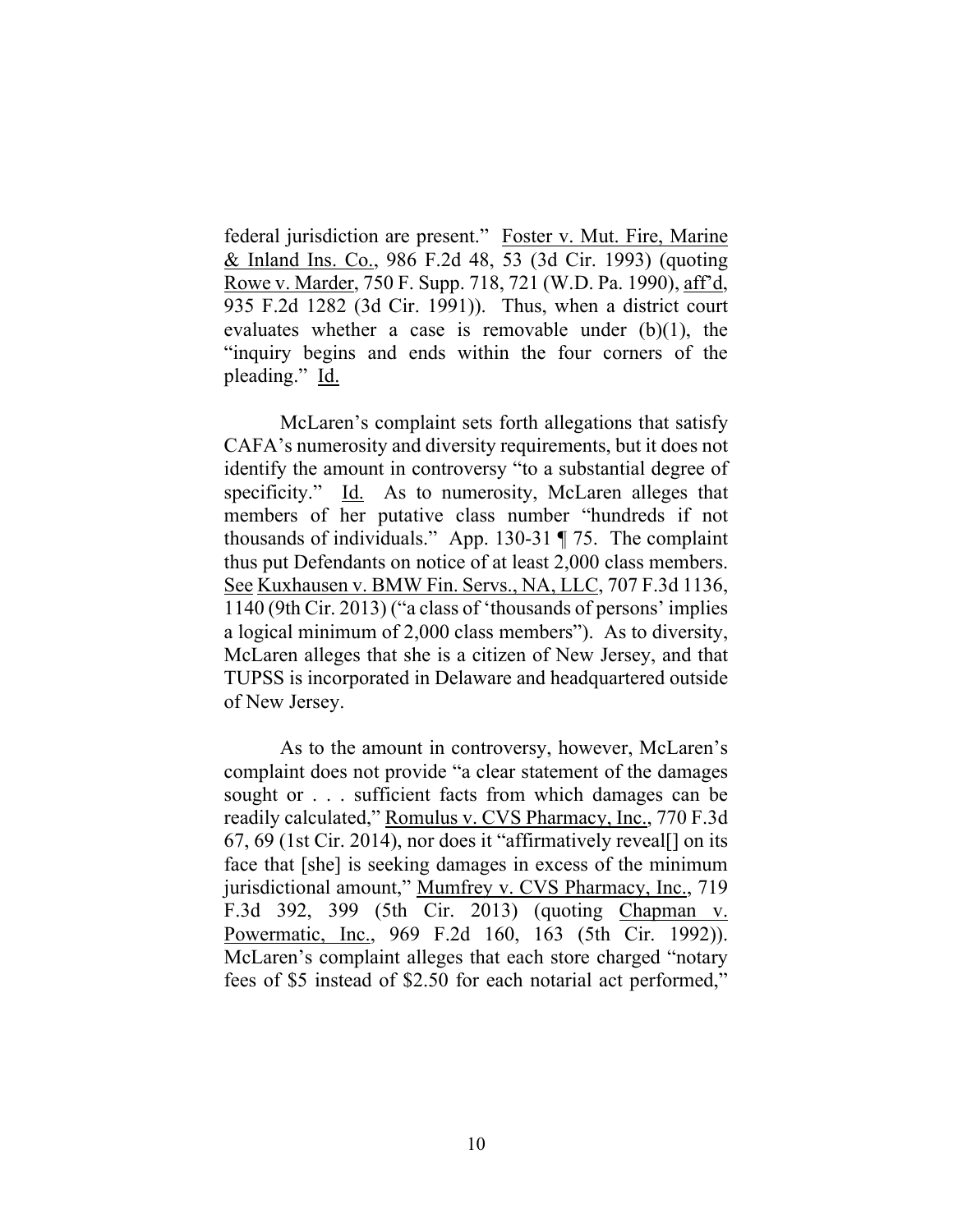App. 125 ¶ 49, and that "[t]housands of similarly-situated New Jersey customers were similarly overcharged at UPS Stores throughout New Jersey," App. 135 ¶ 89. If the amount of overcharge (\$2.50) were multiplied by the number of class members specified (no less than 2000), damages would total \$5,000, and, even if trebled, the amount in controversy would be far below CAFA's \$5 million requirement. Because the complaint does not reveal the number of notary services provided at the allegedly prohibited rate, it does not inform Defendants "to a substantial degree of specificity" that the amount in controversy exceeded \$5 million. Foster, 986 F.2d at 53 (quoting Rowe, 750 F. Supp. at 721). Thus, McLaren's initial pleading did not trigger (b)(1)'s removal clock.

Tripicchio's complaint also reveals facts satisfying CAFA's numerosity and diversity requirements, but it does not set forth "sufficient facts from which damages can be readily calculated." Romulus, 770 F.3d at 69. As to numerosity, Tripicchio asserts a class of "at least 100 persons." App. 205 ¶ 37. As to diversity, Tripicchio states that he is a citizen of New Jersey and TUPSS is a citizen of Delaware and California. As to the amount in controversy, the complaint specifically alleges that "the total amount in controversy is far less than \$5 million." App. 200 ¶ 8. In addition to this disclaimer, the amount calculable from the pleadings does not meet the CAFA minimum. Tripicchio's proposed class includes "[a]ll persons who were charged a fee of more than \$2.50," and a subclass of "[a]ll persons who were charged a \$12.50 'Notary Convenience' fee." App. 204-05 ¶¶ 34-35. If each member of the subclass (no less than 100) was overcharged by \$12.50, and those damages were trebled, Tripicchio would be seeking compensatory damages of \$3,750. Adding this to the \$100 per-class-member statutory penalty he seeks, Tripicchio's class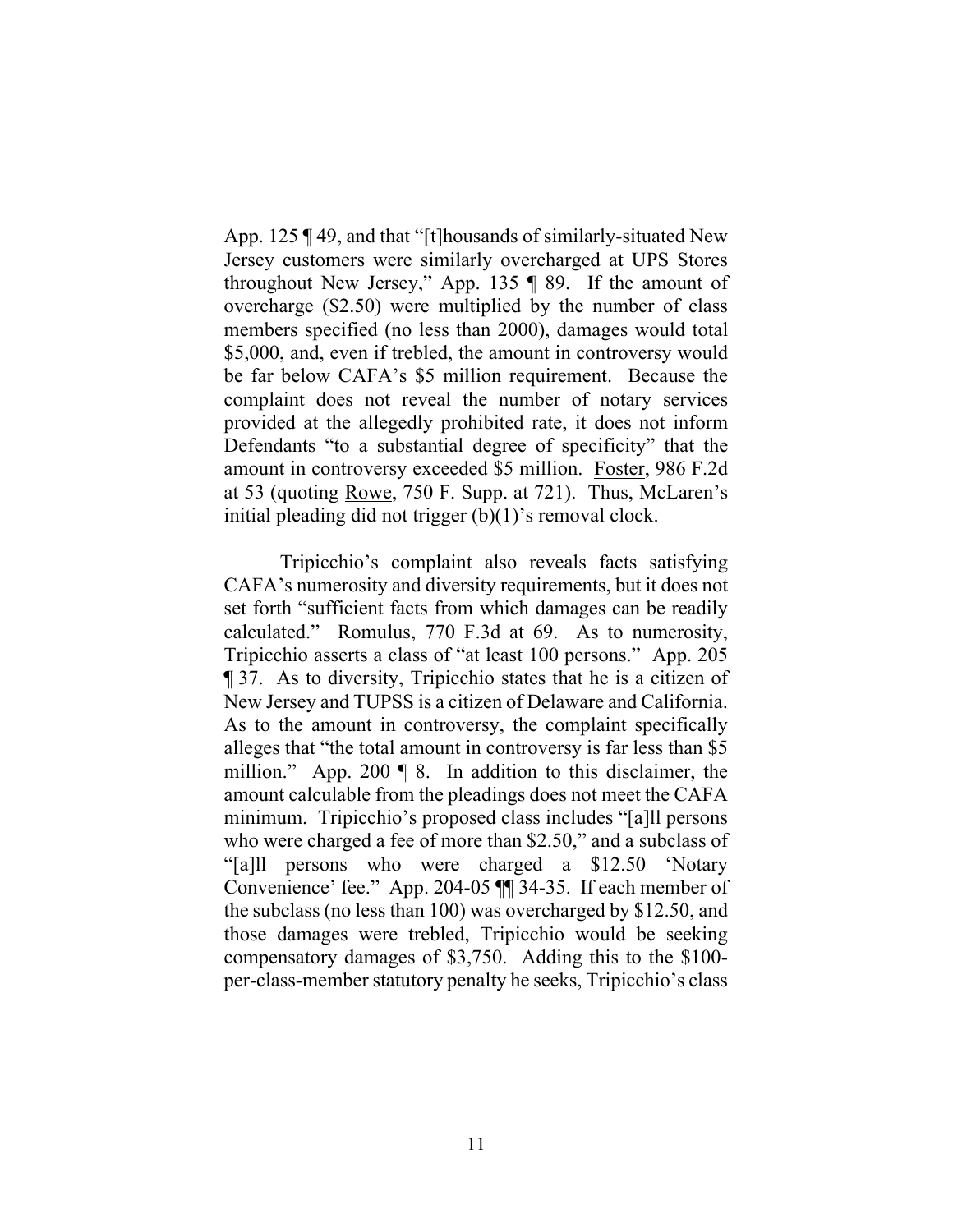damages would be around \$13,750, far below the CAFA minimum. In sum, the four corners of Tripicchio's complaint did not trigger (b)(1)'s thirty-day removal clock either.

2

Plaintiffs assert that Defendants possessed information concerning the number of notary services they provided, and that such information would have informed them that the amount in controversy for CAFA jurisdiction was satisfied. Because Defendants had such information when they were served with the complaints, Plaintiffs argue that Defendants were required to remove these cases within thirty days of the date they received the initial pleading. Plaintiffs are incorrect.

As we will later explain, the text of  $\S$  1446(b) requires that courts focus on what a defendant receives, and not on what knowledge it possesses. Thus, whether removal is timely under § 1446(b) depends on "whether [a] document [the defendant receives] informs the reader, to a substantial degree of specificity, [that] all the elements of federal jurisdiction are present." Foster, 986 F.2d at 53 (quoting Rowe, 750 F. Supp. at 721); see also Papp v. Fore-Kast Sales Co., Inc., 842 F.3d 805, 816 n.10 (3d Cir. 2016) (observing in dicta that the § 1446(b) clocks do not require defendants to make "deduction[s]" from plaintiffs' submissions to discern removability). This approach saves courts from "arduous inquiries into defendants' state of mind." Foster, 986 F.2d at 53. Here, because the four corners of each complaint Defendants received did not provide facts from which they could ascertain federal subject matter jurisdiction, the  $(b)(1)$ clock never began to run.

C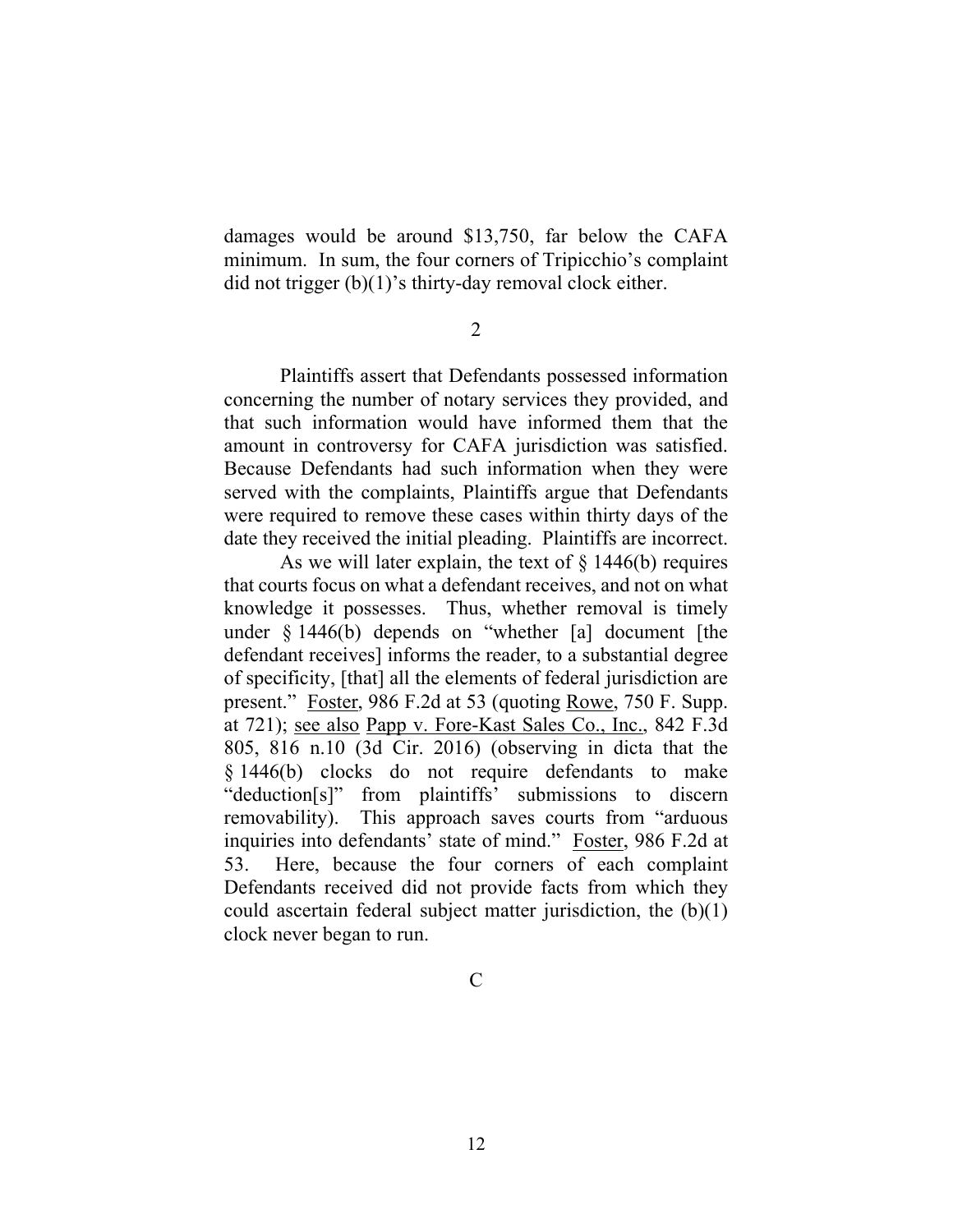We next examine whether the thirty-day clock under (b)(3) was triggered. As stated previously, if the initial pleading does not show that the case is removable, then, under (b)(3), a case may be removed "within 30 days after receipt by the defendant . . . of a copy of an amended pleading, motion, order or other paper from which it may first be ascertained that the case is one which is or has become removable." 28 U.S.C. § 1446(b)(3). Plaintiffs assert that Defendants could have ascertained that the cases were removable based on their own records and, at the latest, should have removed the cases within thirty days of producing the spreadsheet that set forth the number of notary transactions during the class period, because that number enabled Defendants to determine that the amount in controversy exceeded \$5 million. Although Plaintiffs' position has common-sense appeal, the text of the statute does not permit adopting it.

The text of  $\S$  1446(b) shows that the only documents that trigger either thirty-day clock are those documents "recei[ved] by the defendant." 28 U.S.C.  $\S$  1446(b)(1), (3). Subsection (b)(1) requires removal "within thirty days after the receipt by the defendant . . . of a copy of the initial pleading," and (b)(3) permits removal "within thirty days after receipt by the defendant . . . of a copy of an amended pleading, motion, order or other paper" from which federal jurisdiction can be ascertained. 28 U.S.C.  $\S$  1446(b)(1), (3). The plain language of the statute focuses only on what a defendant receives. Thus, the statute does not contemplate that the thirty-day clock would

1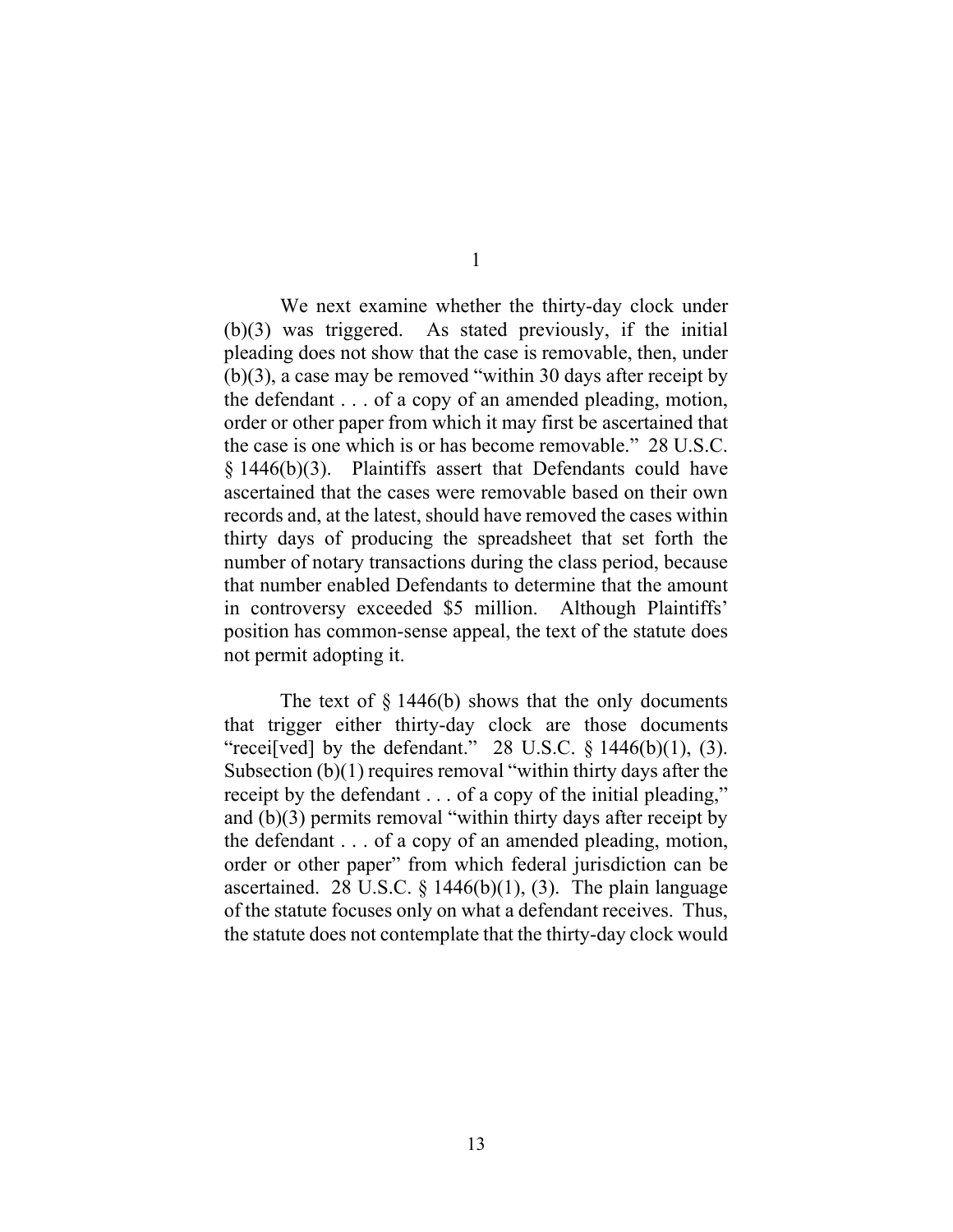be triggered by information that the defendant already possesses or knows from its own records.<sup>3</sup>

Our observations in Foster are consistent with this interpretation. As we stated in Foster, the time clocks in § 1446(b) depend not on "what the defendants purportedly knew." 986 F.2d at 54. Many of our sister circuits agree. Those courts have held that the § 1446(b) clocks are triggered based only on what a defendant can ascertain from the four corners of the plaintiff's complaint or other paper the defendant receives.4

<sup>&</sup>lt;sup>3</sup> Although many of the documents listed in  $\S$  1446(b) are of the type that generally only come from a plaintiff, such as pleadings, others in the list can come from other sources. For instance, motions could be filed by other parties, and orders can come from courts. Thus, the § 1446(b) clocks are triggered only by documents a defendant receives, but the triggering document in (b)(3) need not come from the plaintiff.

<sup>&</sup>lt;sup>4</sup> See Gibson v. Clean Harbors Env't Servs., Inc., 840 F.3d 515, 519 (8th Cir. 2016) (holding clock does not run "until the defendant receives from the plaintiff [a document] from which the defendant can unambiguously ascertain that the CAFA jurisdictional requirements have been satisfied") (quotation marks and citation omitted); Paros Props. LLC v. Colo. Cas. Ins. Co., 835 F.3d 1264, 1269 (10th Cir. 2016) (describing, in a non-CAFA case, court's "very strict" approach in assessing whether "grounds for removal are ascertainable" because plaintiff's statement must provide clear and unequivocal notice); Graiser v. Visionworks Am., 819 F.3d 277, 285 (6th Cir. 2016) (holding document from the plaintiff must allow defendant to "unambiguously ascertain" CAFA jurisdiction); Romulus, 770 F.3d at 69 (holding in a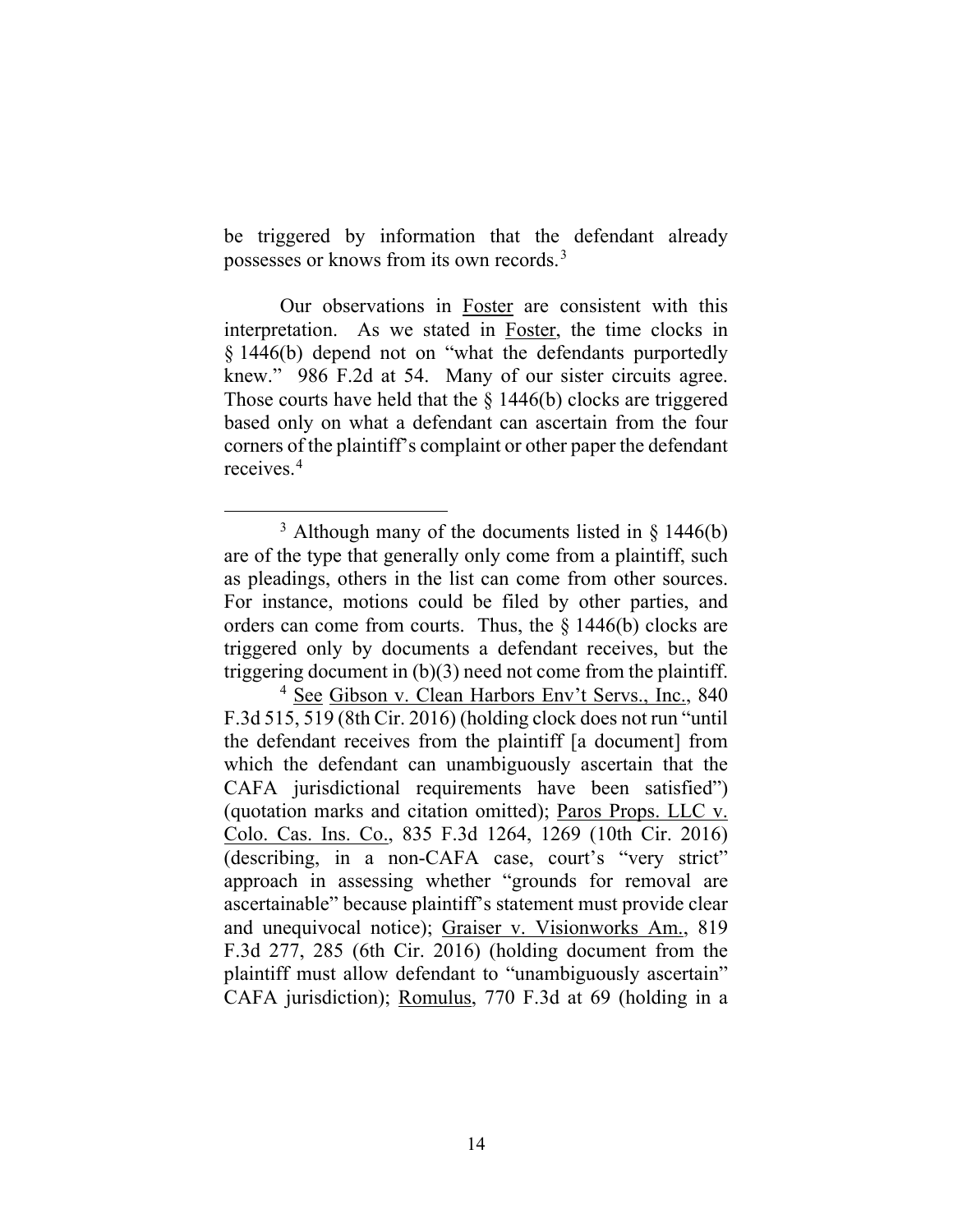This "bright-line rule," Walker v. Trailer Transit, Inc., 727 F.3d 819, 824 (7th Cir. 2013), advances judicial economy, prevents premature (protective) removals, and discourages evasive or ambiguous pleading. First, inquiring into what the defendant knew, rather than what a document states, could "degenerate into a mini-trial," Lovern v. Gen. Motors Corp., 121 F.3d 160, 162 (4th Cir. 1997). Thus, a bright-line rule "promotes clarity and ease of administration for the courts." Walker, 727 F.3d at 824; see also Cutrone v. Mortg. Elec. Registration Sys., Inc., 749 F.3d 137, 145 (2d Cir. 2014) (rejecting plaintiff's argument that defendant failed to examine its records when it received the complaint because the brightline rule "also avoids courts 'expending copious time determining what a defendant should have known or have been able to ascertain at the time of the initial pleading [or other relevant filing]'" (quoting Mumfrey, 719 F.3d at 399 (alteration in original))); Foster, 986 F.2d at 53 (observing that,

CAFA case that time limits only apply "when the plaintiffs' pleadings or . . . other papers provide the defendant with a clear statement of the damages sought or with sufficient facts from which damages can be readily calculated"); Cutrone v. Mortg. Elec. Registration Sys., Inc., 749 F.3d 137, 139 (2d Cir. 2014) (holding, in a CAFA case, thirty-day clocks are not triggered until "the plaintiff serves the defendant with an initial pleading or other paper that explicitly specifies the amount of monetary damages sought or sets forth facts from which an amount in controversy in excess of \$5,000,000 can be ascertained"); Walker v. Trailer Transit, Inc., 727 F.3d 819, 821, 825 (7th Cir. 2013) (holding, in a CAFA case, thirty-day clocks are triggered only by plaintiff's paper that, "on its face or in combination with earlier-filed pleadings," "affirmatively and unambiguously reveals" removability).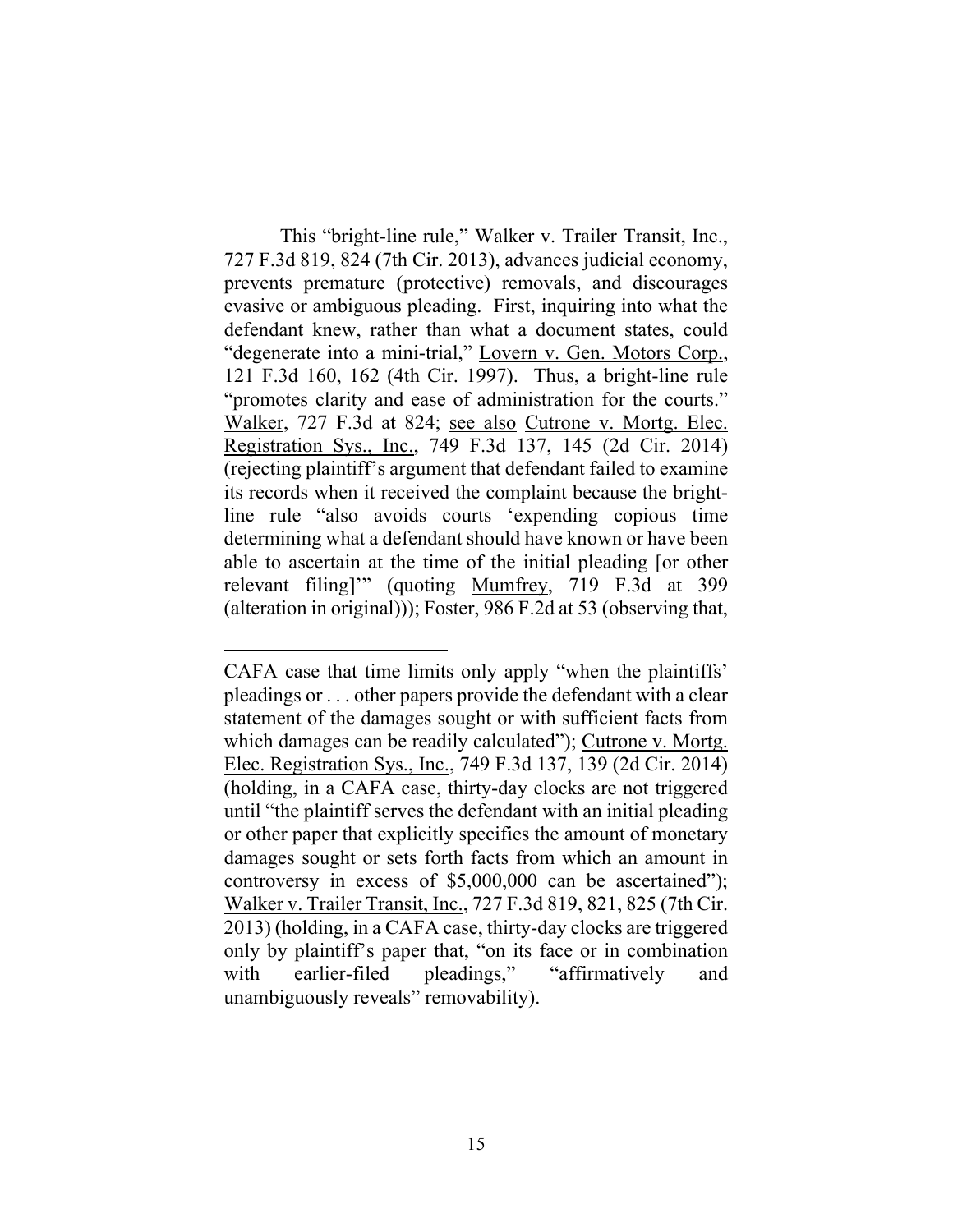by evaluating removability based only on the "the four corners of the pleading," courts are saved from "arduous inquiries into defendants' state of mind").

Second, ensuring that the  $\S 1446(b)$  clocks are not triggered by unclear or incomplete information about removability discourages defendants from "remov[ing] cases prematurely for fear of accidentally letting the thirty-day window to federal court close." Mumfrey, 719 F.3d at 399.

Third, the rule discourages plaintiffs from attempting to "prevent or delay removal by failing to reveal information showing removability and then objecting to removal when the defendant has discovered that information on its own." Roth, 720 F.3d at 1125; see also Romulus, 770 F.3d at 75 ("In the absence of something like a bright-line approach, plaintiffs would have no incentive to specify estimated damages early in litigation.").

Section 1446(b)'s use of the phrase "receipt by the defendant" also prohibits courts from imposing a duty on defendants to investigate the records they possess. Although a defendant has a duty to "apply a reasonable amount of intelligence to its reading" of the documents it receives, it has no duty "to search its own business records or 'perform an independent investigation into a plaintiff's indeterminate allegations to determine removability.'" Gibson v. Clean Harbors Env't Servs., Inc., 840 F.3d 515, 519 (8th Cir. 2016) (quoting Graiser v. Visionworks of Am., 819 F.3d 277, 285 (6th Cir. 2016)); Romulus, 770 F.3d at 75 ("The defendant has no duty . . . to investigate or to supply facts outside of those provided by the plaintiff."); Mumfrey, 719 F.3d at 399 (declining to adopt a rule that would "expect defendants to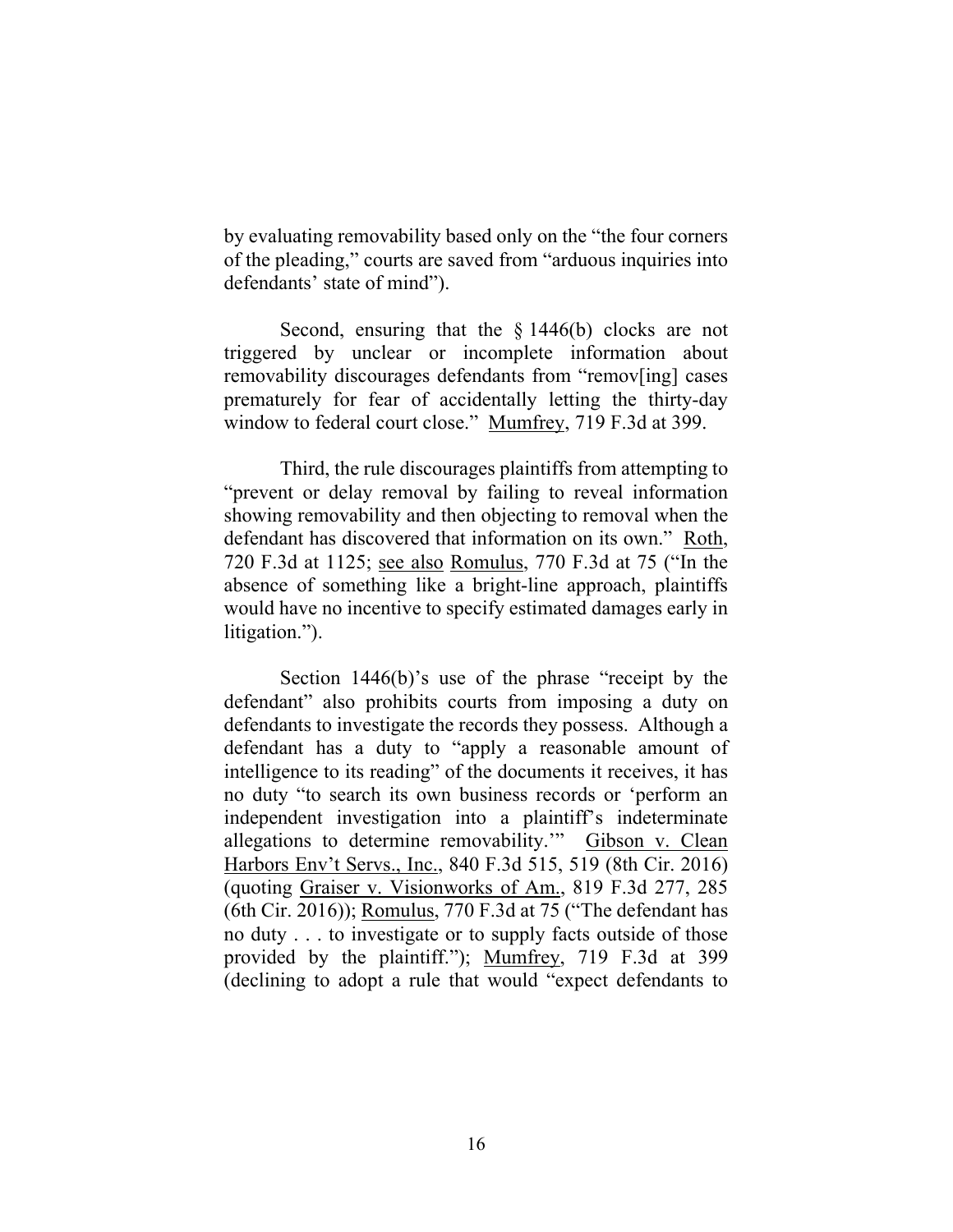'ascertain[] from the circumstance[s] and the initial pleading'" that damages exceeded the amount-in-controversy requirement) (quoting Chapman, 969 F.2d at 163 (alterations in original)); cf. Kuxhausen, 707 F.3d at 1140 ("Multiplying figures clearly stated in a complaint is an aspect of [reasonable intelligence]."). Thus, the text and the weight of authority demonstrate that a defendant must apply ordinary intelligence in reading the documents it receives, but it need not search its own records to determine whether federal jurisdiction exists.

This approach, of course, increases the possibility that, in CAFA cases, a defendant may delay removing a state case to federal court until it finds the state court disadvantageous, such as after an unfavorable ruling. See, e.g., Roth, 720 F.3d at 1125 ("A defendant should not be able to ignore pleadings or other documents from which removability may be ascertained and seek removal only when it becomes strategically advantageous for it to do so."); Graiser, 819 F.3d at 286 ("We are mindful of the concern that, under this rule, a defendant could ignore information in its possession that supports removability, and—with no removal clock ticking delay litigation in state court unless and until the federal forum proves more desirable."). This reasonable concern exists because the statute does not impose any outer time limit on removal in class action cases, and thus defendants could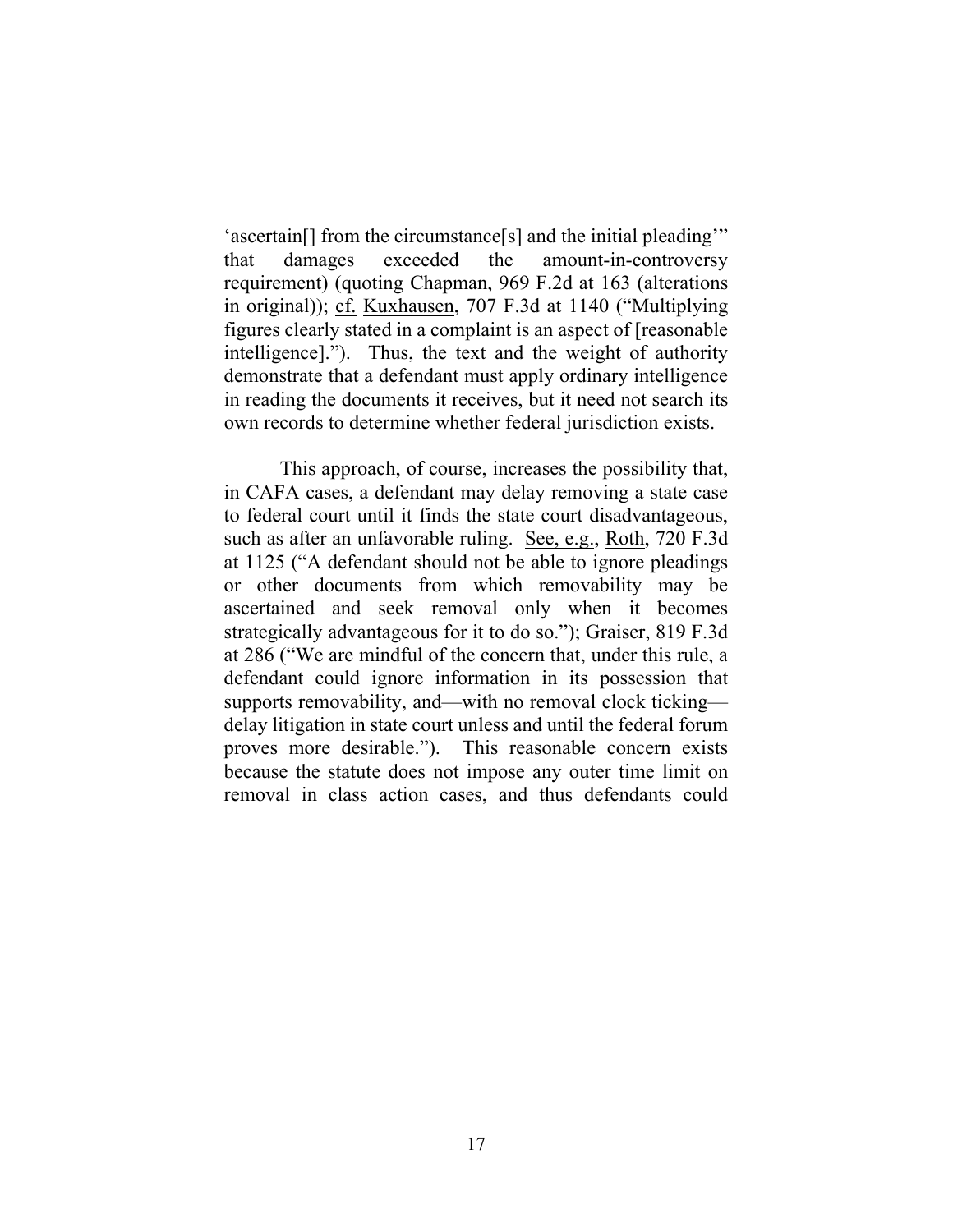theoretically remove during a state court trial.<sup>5</sup> Defendants even conceded this possibility at oral argument. The concern is also logically based on the reality that, in many cases, the defendant may be the only party who has access to information that reveals a case's removability. These legitimate concerns, however, do not allow us to ignore the plain text of the statute. Moreover, as other courts have explained, plaintiffs "are also 'in a position to protect themselves' from the gamesmanship of which they warn" because they can file a complaint or conduct discovery and thereafter provide the defendant with a paper from which federal jurisdiction can be ascertained and thereby start the removal clock. Romulus, 770 F.3d at 76 (quoting Roth, 720 F.3d at 1126); see also Graiser, 819 F.3d at 286 (noting four corners approach "provides both sides with tools to prevent gamesmanship" (quotation marks and citation omitted)).

<sup>5</sup> In Lovern, a non-CAFA case, the Court of Appeals for the Fourth Circuit noted that "strategic delay interposed by a defendant in an effort to determine the state court's receptivity to his litigating position" is prevented by the one-year limit on removal. See Lovern, 121 F.3d at 163 (observing that, in diversity cases, the removal statute "explicitly safeguards against such a strategic delay by erecting an absolute bar to removal of [diversity] cases . . . 'more than 1 year after commencement of the action'" and explaining that the bar creates "a sufficient incentive for defendants promptly to investigate the factual requisites for diversity jurisdiction, including the citizenship of the plaintiff and the amount in controversy") (quoting 28 U.S.C. § 1446(b)). As previously stated, this one-year time limit does not apply to class action cases, so the safeguard on which the Lovern court relied is absent here. 28 U.S.C. § 1453(b).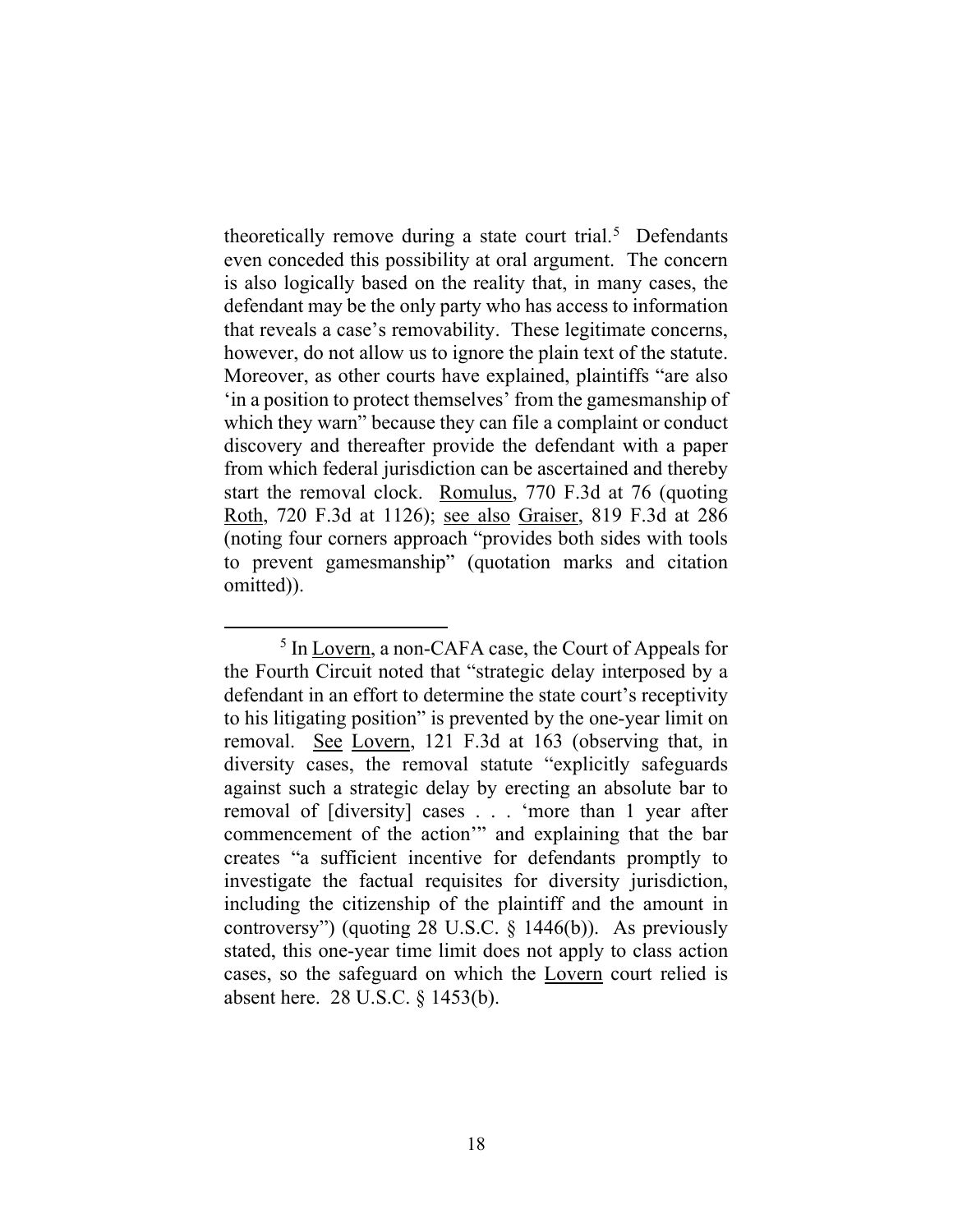Thus, despite these legitimate concerns, § 1446(b)'s text dictates that the thirty-day clocks are triggered by either the four corners of the initial complaint or documents a defendant receives, and not by what the defendant subjectively knew or the documents in its possession.

2

Mindful of the text of the statute as well as our sister circuits' interpretations and observations, we next examine whether  $(b)(3)$ 's thirty-day clock was triggered here.

The District Court did not explicitly hold that § 1446(b)(3)'s clock began to run. Rather, it held the removal notices should have been filed "at the latest, on December 11, 2020, when [Defendants] provided" the spreadsheet showing the number of transactions at issue. App. 72. This information, according to the District Court, provided "sufficient facts from which damages can be readily calculated" in each case, App. 71, and hence Defendants had a document from which removability could be ascertained. The spreadsheet here, however, was not the type of document that started the  $(b)(3)$ clock because it was not "recei[ved] by [a] defendant." 28 U.S.C. § 1446(b)(3). Instead, the spreadsheet was a document that the defendant produced.<sup>6</sup> Thus, the spreadsheet did not

<sup>6</sup> During oral argument, McLaren asserted that she referenced the spreadsheet in a discovery dispute motion that she served on TUPSS. See also McLaren v. The UPS Store, No. 3:21-cv-14424, ECF No. 1-3 at 482. She argues that once she provided TUPSS with her motion, which appended TUPSS' discovery responses that referenced a spreadsheet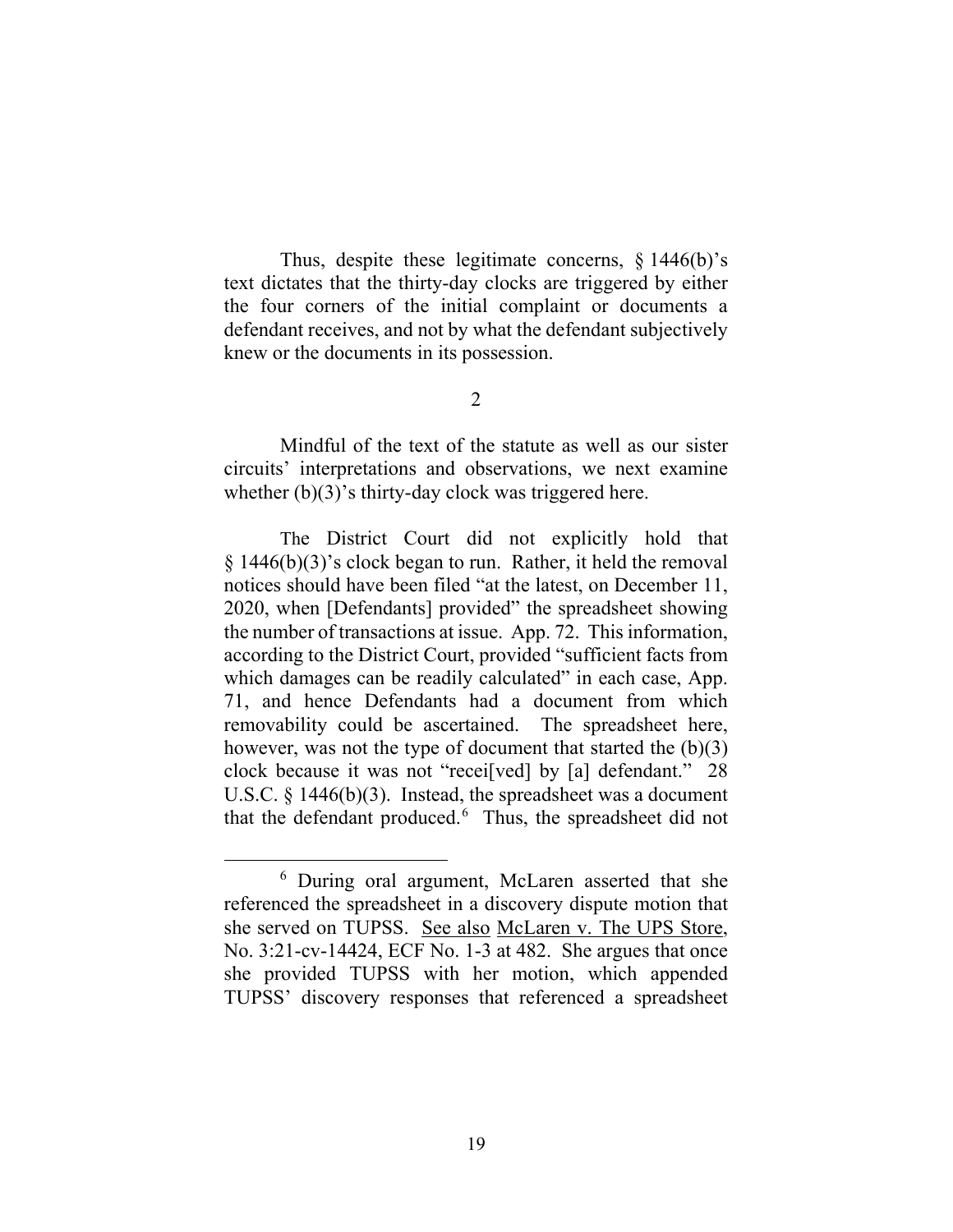trigger the thirty-day clock, and Defendants were therefore not required to remove within thirty days of its production on December 11, 2020.

Because the complaints did not reveal facts from which Defendants could ascertain removability under CAFA, and because the spreadsheet TUPSS produced was not "recei[ved] by [D]efendant[s]," no thirty-day removal clock started. As a result, Defendants' removals were timely. 28 U.S.C.  $§ 1446(b)(1), (3).$ 

### D

Even if a federal court has jurisdiction under CAFA, it must decline to exercise that jurisdiction if the class action involves a local controversy. 28 U.S.C. § 1332; Kaufman v. Allstate N.J. Ins. Co., 561 F.3d 144, 148 (3d Cir. 2009). In evaluating whether removal is proper, "we generally focus on the allegations in the [c]omplaint and the notice of removal," but we may also consider "evidence that the parties submit to determine whether subject matter jurisdiction exists or an exception thereto applies." Vodenichar v. Halcon Energy

TUPSS possessed, Defendants received information about a document that contained information from which removability could be ascertained. Because this argument was not raised in the briefs to the District Court or us, it is waived. Nelson v. Adams USA, Inc., 529 U.S. 460, 469 (2000) ("It is . . . the general rule that issues must be raised in lower courts in order to be preserved as potential grounds of decision in higher courts."); United States v. Pellulo, 399 F.3d 197, 222 (3d Cir. 2005) (waiver on appeal where party fails to "identify or argue an issue in [her] opening [appellate] brief").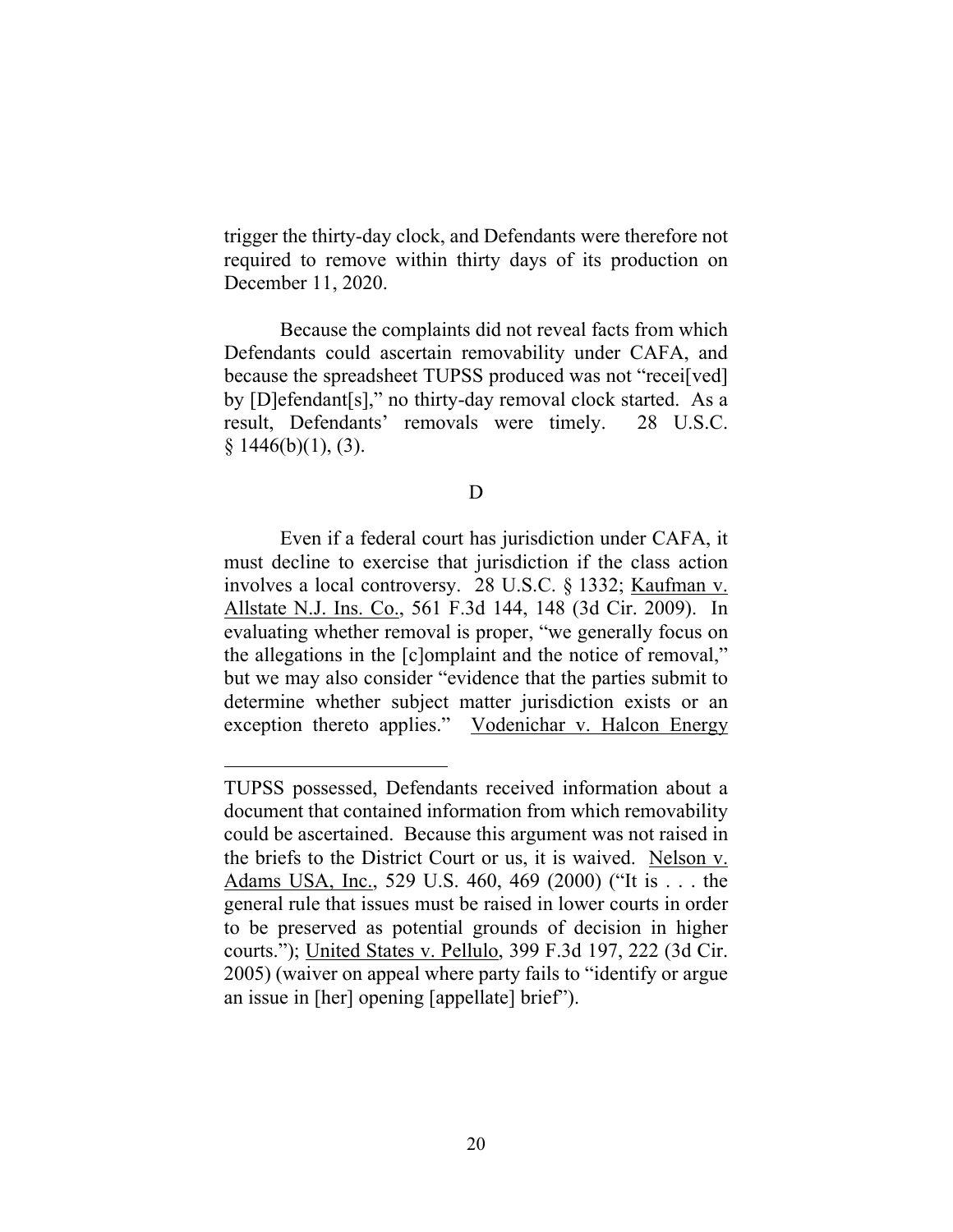Props., Inc., 733 F.3d 497, 503 & n.1 (3d Cir. 2013) (quotation marks and citations omitted).

McLaren asserts that the local controversy exception under 28 U.S.C. § 1332(d)(4)(A) applies and that remand is required. 7 Because the District Court did not decide whether the local controversy exception applies, and because fact gathering may be needed to determine if each element of the

<sup>7</sup> Only McLaren invoked the exception; Tripicchio did not. Defendants, however, do not argue that Tripicchio waived or forfeited his right to invoke the exception. So, we leave it to the District Court to determine whether the exception applies in Tripicchio as well.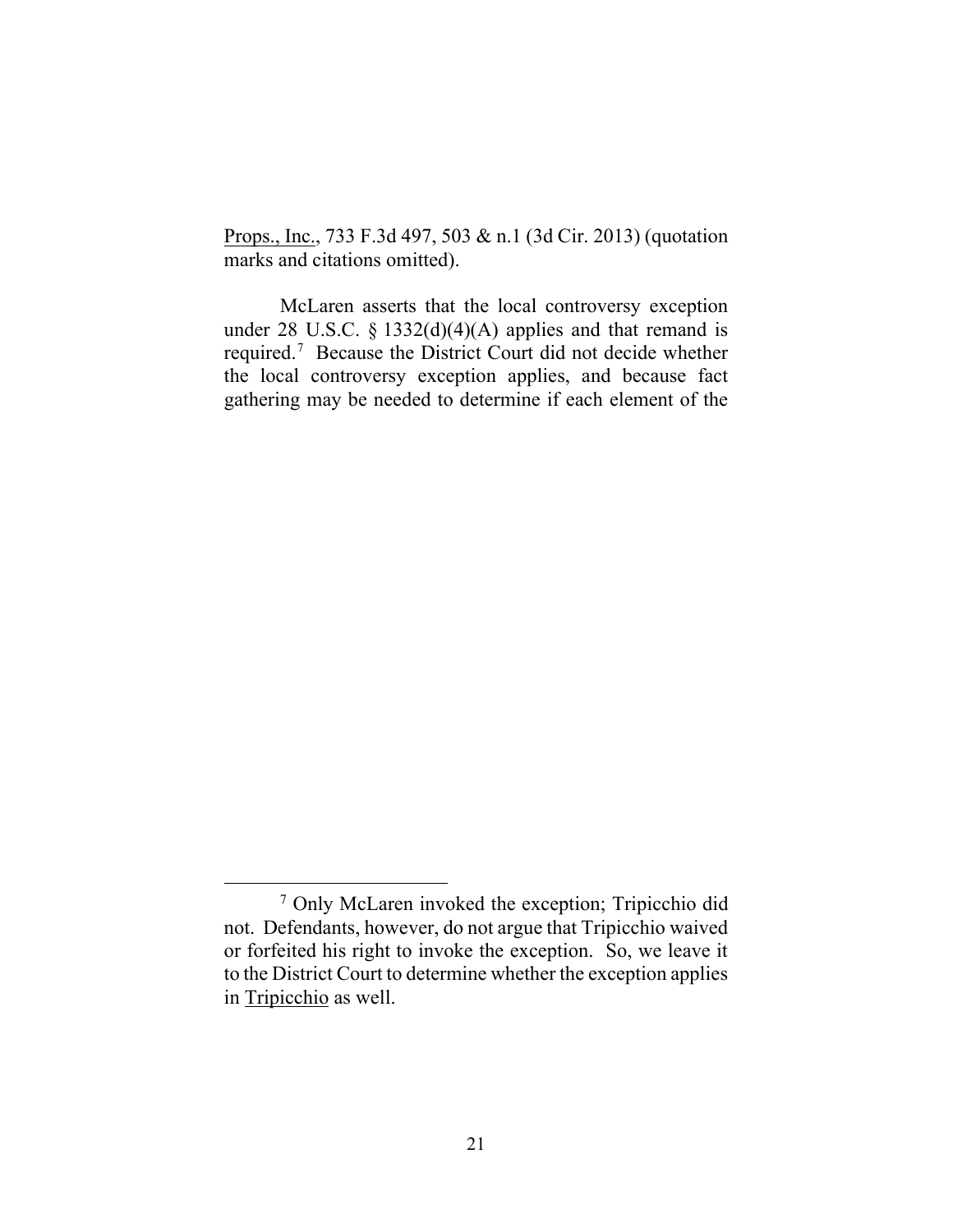cal controversy exception is met, $\delta$  we will remand to allow the Court to consider whether it must decline to decide these timely removed cases.<sup>9</sup> See, e.g., Mondragon v. Capital One Auto Fin., 736 F.3d 880, 884-85 (9th Cir. 2013) (noting the need to consider factual record when there is a dispute about class member citizenship and remanding to district court to permit plaintiff to gather and submit evidence regarding local

(1) greater than two-thirds of the putative class are citizens of the state in which the action was originally filed; (2) at least one defendant is a citizen of the state in which the action was originally filed (the "local defendant"); (3) the local defendant's conduct forms a significant basis for the claims asserted; (4) plaintiffs are seeking significant relief from the local defendant; (5) the principal injuries occurred in the state in which the action was originally filed; and (6) no other class action asserting the same or similar allegations against any of the defendants had been filed in the preceding three years.

Vodenichar, 733 F.3d at 506-07. The party invoking the exception bears the burden of proving these conditions by a preponderance of the evidence. <u>Id.</u> at 503.<br><sup>9</sup> Contrary to Defendants' argument, McLaren did not

waive her request to conduct discovery concerning the applicability of the local controversy exception. McLaren v. The UPS Store, No. 3:21-cv-14424, ECF No. 15 at 6 n.6.

<sup>8</sup> Under the exception, a district court must decline jurisdiction where six requirements are met: